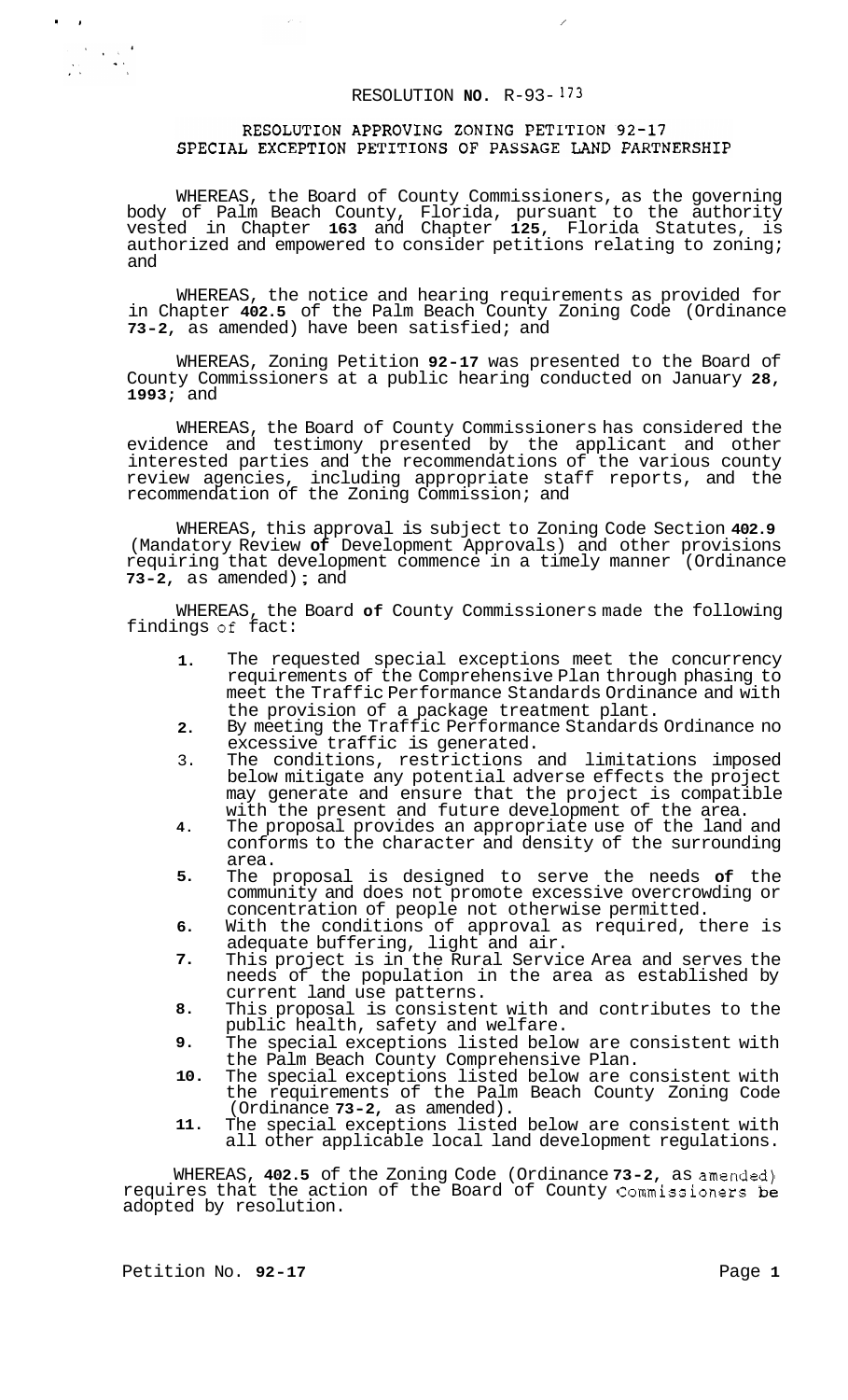NOW, THEREFORE, BE IT RESOLVED BY THE BOARD OF COUNTY COMMISSIONERS OF PALM BEACH COUNTY, FLORIDA, that Zoning Petition **92-17,** the petition of PASSAGE LAND PARTNERSHIP, by Kieran Kilday, agent, for a SPECIAL EXCEPTION to allow a Planned General Commercial Development (PGCD), including SPECIAL EXCEPTIONS to allow a car wash, automatic; churches, places of worship, rectories, convents and accessory buildings and structures; a convenience store with gasoline sales; a fast food restaurant with drive through window; a financial institution occupying **10,000**  square feet or more of total floor area or more than **2** drive up teller units; government services and accessory buildings and structures; lounges; veterinary office; and a private utility service and accessory buildings and structures (water and waste water treatment facility) in the Community Commercial (CC) Zoning District; and a SPECIAL EXCEPTION to allow a Planned Office-Business Park (POBP), including SPECIAL EXCEPTIONS **to** allow churches, places of worship, rectories, convents and accessory buildings and structures; clinics, medical, dental, and chiropractic (out patient only); a financial institution with no drive up teller units with a total floor area of *3000* square feet or less; government services and accessory buildings and structures; and veterinary offices in the Limited Office (LO) Zoning District, on a parcel of land legally described in EXHIBIT A, attached hereto and made a part hereof, and generally located as shown on a vicinity sketch as indicated in EXHIBIT **B,** attached hereto and made a part hereof, was approved on January 28, **1993,**  subject to the conditions of approval described in EXHIBIT C, attached hereto and made a part hereof.

 $\mathcal{L}$ 

Commissioner Foster moved for the approval of the Resolution.

The motion was seconded by Commissioner **Aaronson** and, upon being put to a vote, the vote was as follows:

| Mary McCarty, Chair | المسابقة      | Aye |
|---------------------|---------------|-----|
| Burt Aaronson       |               | Aye |
| Ken Foster          | $-1$          | Aye |
| Maude Ford Lee      |               | Nay |
| Karen T. Marcus     | $\rightarrow$ | Nay |
| Warren Newell       | $\sim$        | Aye |
| Carol A. Roberts    |               | Nay |

The Chair thereupon declared that the resolution **was** duly passed and adopted this 28th day of January, **1993.** 

APPROVED AS TO FORM AND LEGAL SUFFICIENCY

BY:

 $\sum_{i=1}^n \frac{1}{\lambda_i} \sum_{j=1}^n \frac{1}{\lambda_j} \sum_{j=1}^n \frac{1}{\lambda_j} \sum_{j=1}^n \frac{1}{\lambda_j} \sum_{j=1}^n \frac{1}{\lambda_j} \sum_{j=1}^n \frac{1}{\lambda_j} \sum_{j=1}^n \frac{1}{\lambda_j} \sum_{j=1}^n \frac{1}{\lambda_j} \sum_{j=1}^n \frac{1}{\lambda_j} \sum_{j=1}^n \frac{1}{\lambda_j} \sum_{j=1}^n \frac{1}{\lambda_j} \sum_{j=1}^n \frac{1}{\lambda_j} \sum_{j$ 

PALM BEACH COUNTY, FLORIDA BY ITS BOARD OF COUNTY COMMISSIONERS ,.. ....., **9.** 

.. ,.

**DOROTHY** H . WILKEN ,:\*CLEW **1** ' ' ' ' **0.** . , .. . ,. .- '. . ..- -. . **mi** \* ;  $BY:$ **CONSTRUCTION** 

# COUNTY ATTORNEY

# **<FILE:H:\WPDATA\PROD\RESO\92-17.SE>**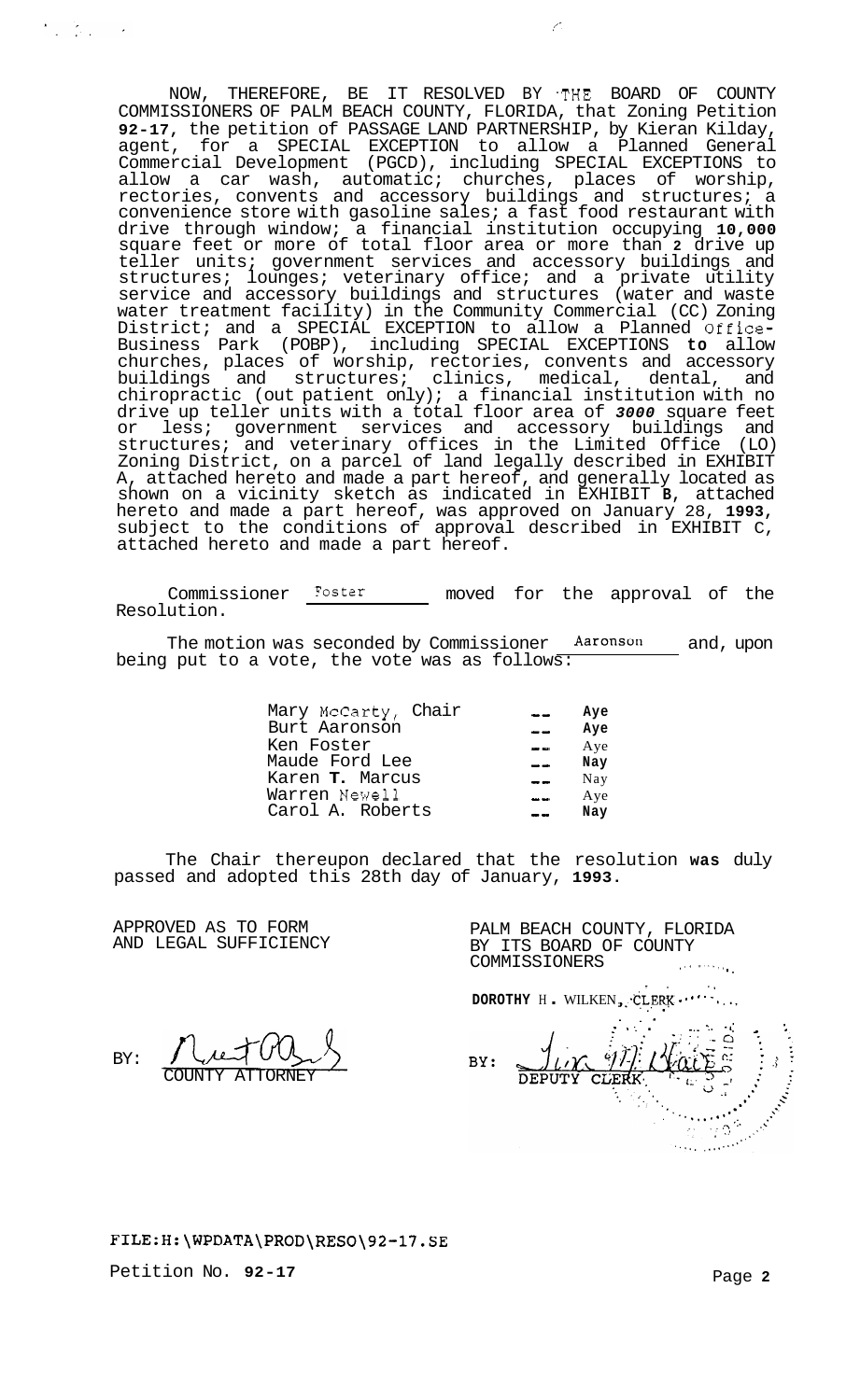# *COMPOSITE* LEGAL DESCRIPTION

. As a set of the set of the set of the set of the set of the set of the set of the set of the set of the set of the set of the set of the set of the set of the set of the set of the set of the set of the set of the set o

*a.* si

 $\mathbf{I}$  . In .

THE NORTHEAST QUARTER (NE *'A)* OF THE NORTHEAST QUARTER (NE **X) OF** SECTION 1, TOWNSHIP 41 SOUTH, RANGE **41** EAST, PALM BEACH COUNN, FLORIDA, **LESS** THE . GROVES, AS RECORDED IN PLAT BOOK **24,** PAGE 7, PALM BEACH **COUNTY,** FLORIDA, ROAD AND CANAL RIGHTS-OF-WAY ACCORDING TO THE REPLAT OF JUPITER FARMS AND PUBLIC RECORDS,

TOGETHER WITH **THE** FOLLOWING DESCRIBED CANAL RIGHT-OF-WAY:

**A** PORTION OF SOUTH INDIAN RIVER WATER CONTROL DISTRICT'S (SIRWCO) CANAL QUARTER (NE *Vi)* **OF** SECTION 1, TOWNSHIP **41** SOUTH, WINGE 41 EAST, PALM 8EACH COUMY, FLORIDA, PUBLIC RECORDS, **BEING** MORE PARTICULARLY DESCRIBED **AS**  FOLLOWS: RIGHT-OF-WAY LYING IN THE NORTHEAST QUARTER (NE *'A)* **OF** THE NORTHEAST

COMMENCING **AT** THE NORTHEAST CO.RNER OF **SAID** SECTION 1 ; THENCE SOUTH 01' 59' **45"** WEST, **ALONG** THE EAST LINE OF **SAID** SECTION .I ,**A** DISTANCE OF **55.10** FEET TO THE INTERSECTION WlYH THE SOUTH RIGHT-OF-WAY LINE OF INDIANTOWN ROAD (STATE ROAD **#706); THENCE** NORTH **87' 45' 24'' WEST,** ALONG SAID RIGHT-OF-WAY **LINE, A**  DISTANCE OF **50,17 FEET** TO THE INTERSECTION WITH THE WEST CANAL RIGHT-OF-WAY CINE, **AS** SHOWN ON THE REPLAT **OF** JUPITER FARMS **AND** GROVES, AS RECORDED IN PLAT BOOK 24, PAGE 7, PALM BEACH COUNTY, FLORIDA, PUBLIC RECORDS: SAID POINT ALSO BEING THE **POINT** OF BEGINNING; THENCE CONTINUE NORTH **87" 45' 24"** WEST, ALONG SAID SOUTH RIGHT-OF-WAY LINE, **A** DISTANCE OF 269.98 **FEET;** THENCE NORTH **89'** *56'* 49, WEST, ALONG SAID RIGHT-OF-WAY LINE, **A** DISTANCE OF 1006.24 FEET TO THE INTERSECTION WITH THE WEST LINE OF SAID NORTHEAST QUARTER (NE **1/4)** OF THE NORTHEAST QUARTEh (NE **X)** OF SECTION 1; THENCE SOUTH 01' 59' *50"* WEST, ALONG SAID WEST LINE, A DISTANCE OF 50.03 FEET TO THE INTERSECTION WITH THE SOUTH CANAL RIGHT-OF-WAY LINE, ACCORDING TO **SAID** REPIAT **OF** JUPITER **FARMS** AND GROVES; THEN\=€ SOUTH **89"** 56' **49"** EAST, ALONG **SAID** SOUTH CANAL RIGHT-OF-WAY, CANAL RIGHT-OF-WAY LINE, A DISTANCE **OF** 269.09 FEET TO THE INTERSECTION WITH **SA10** WEST CANAL RIGHT-OF-WAY LINE; THENCE NORTH **02"** IO' *08,* **EAST,** ALONG SAID WEST CANAL RIGHT-OF-WAY **LINE,** A DISTANCE *OF* **50.00 FEET** TO THE POINT **OF**  A DISTANCE OF 1006.98 FEET; THENCE SOUTH *87'* 45' **24" EAST,** ALONG **SAID** SOUTH BEGINNING,

.. .. .

 $\mathbf{I}$ 

CONTAINING **37:.339 ACRES,** MORE OR **LESS**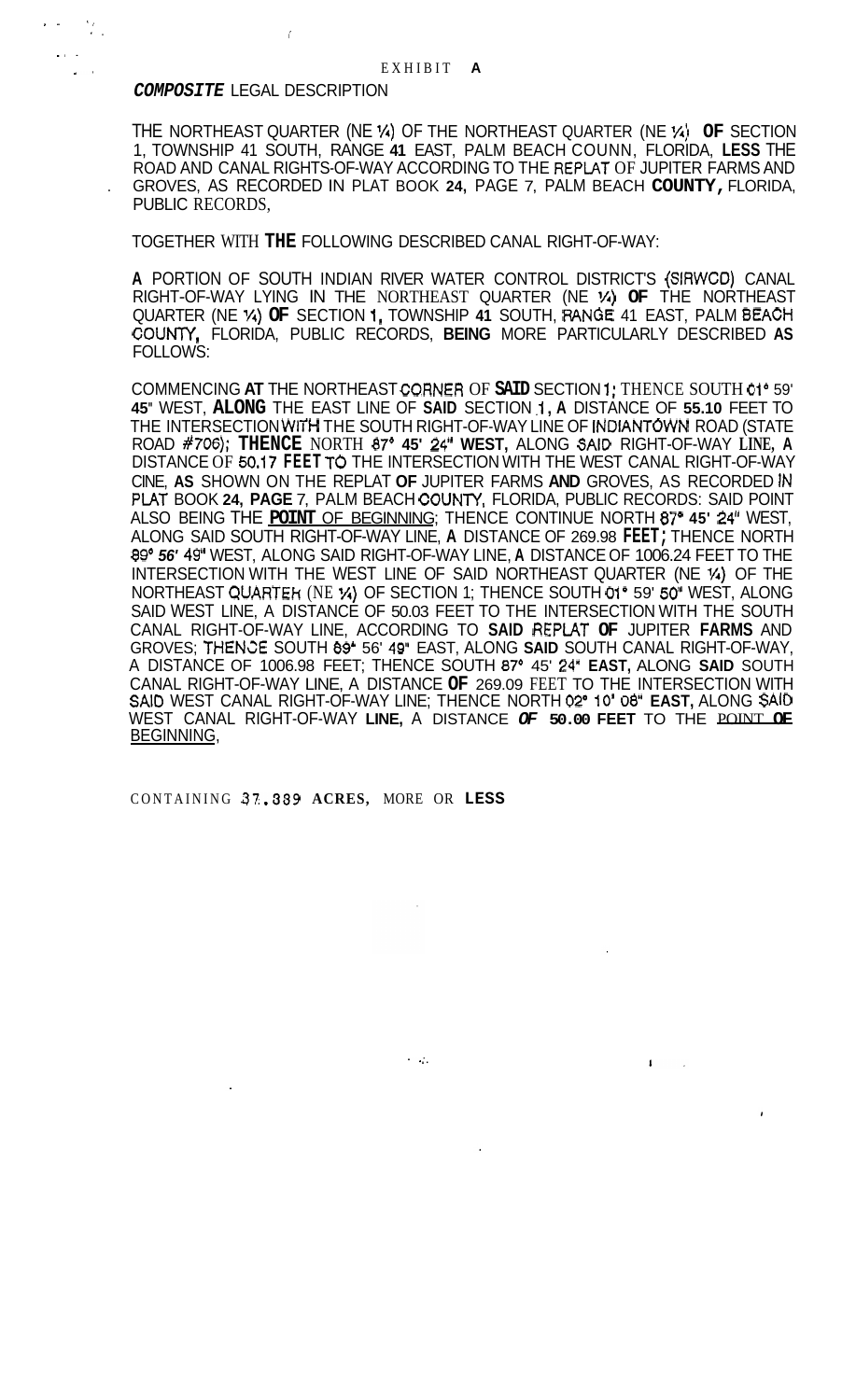# **EXHIBIT B**

## **VICINITY SKETCH**



**Petition No. 92-17 Page 4** 

 $\mathbf{r}$ 

 $\mathbb{R}^{m}$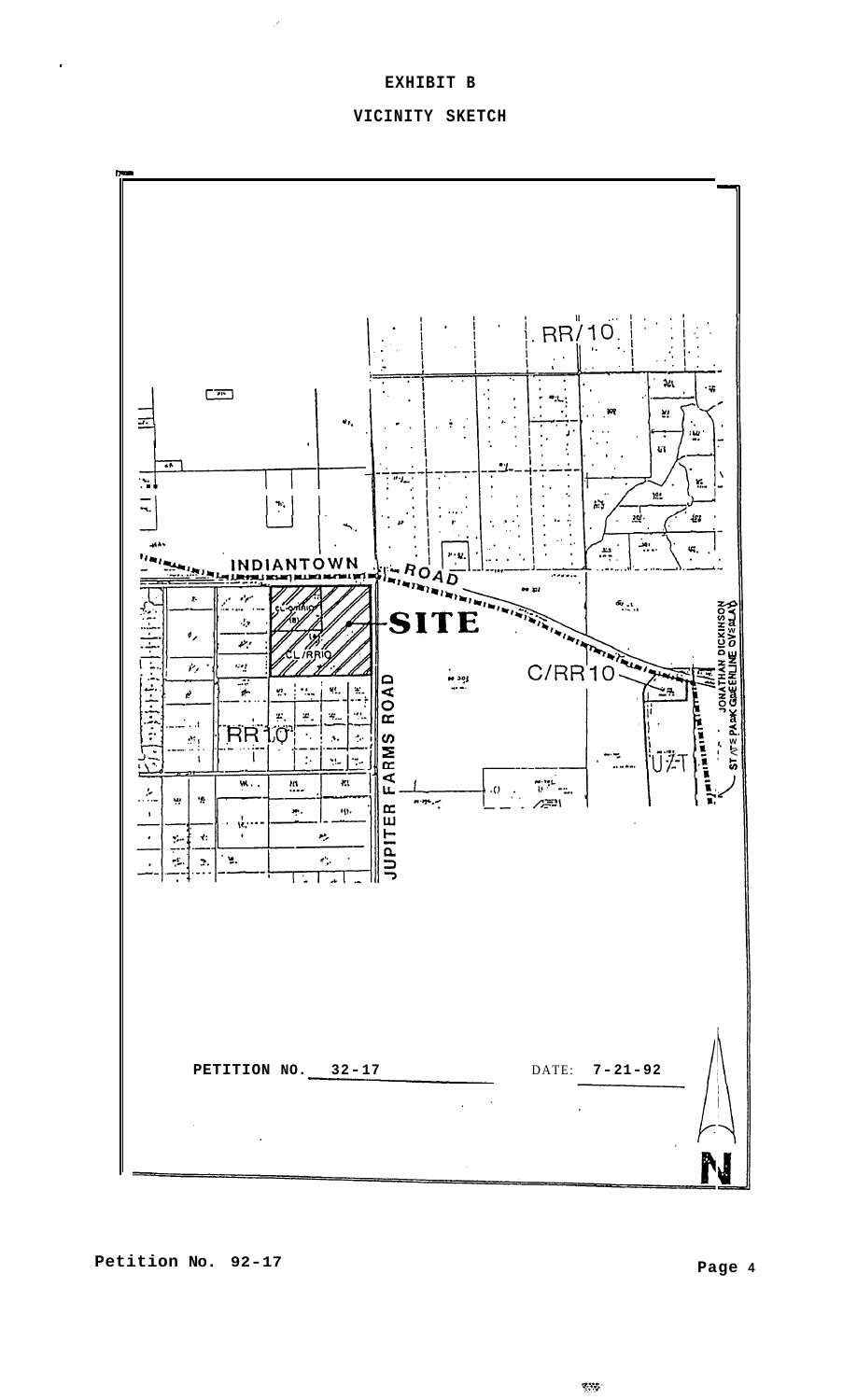#### EXHIBIT C

سمي

#### CONDITIONS **OF** APPROVAL

#### A. BUILDING AND SITE DESIGN

*i* 

 $\sim$   $\sim$ 

- **1.** All structures on site shall be constructed of the following exterior materials and incorporate the architectural design elements listed below based on the elevations provided by the applicant (Exhibit **42).** This requirement shall be executed in the form of a coyenant recorded in the official public records of Palm Beach County and shall run with the land. The form of the covenant shall be approved by the County Atto:rney's office prior to site plan certification.
	- a. Weathered, stained/painted, **or** natural wood;
	- b. Metal/batten standing seam roof, wood shingle roof, architectural relief asphalt shingles, exposed rafter tails;
	- c. Wood trim around doors and windows painted a contrasting color;
	- d. Lattice work, decorative moldings;
	- e. Horizontal wood siding;
	- f. Wood clad walls, aluminum siding resembling p3inted wood cladding, brick, stucco used with decorative wood detailing such as lattice, moldings, or railings;
	- g. Canopies, awnings, roof overhangs;
	- h. Covered porches with columns and railings;
	- i. Pitched roof with gable or hip treatment;
	- j. Vertical, rectangular sash windows with single or multi-panel glass;
	- **k.** Clear glass windows *(88%* light transmissj.on or more) ;
	- 1. Building colors shall be limited to the following: light grays, whites, eggshell, dusty red, browns, pale greens; and
	- **m.** Arbors, trellises, gazebos, white corral or picket ' fences. (BUILDING-Zoning)
- **2.** All roof lines shall not run in continuous place for more than **250** feet without offsetting or jogging the roof plane. (BUILDING-Zoning) (BUILDING-Zoning)
- **3.** The maximum height for all structures, except a grocery store or churches and places of worship, shallnot exceed one story or twenty-five *(25)* feet, measurec from finished grade to highest point. The maximum heicht for a grocery store or churches and places of worship shall not exceed thirty-five **(35)** feet, measured from finished grade to highest point. (BUILDING-Zoning)

 $\sim$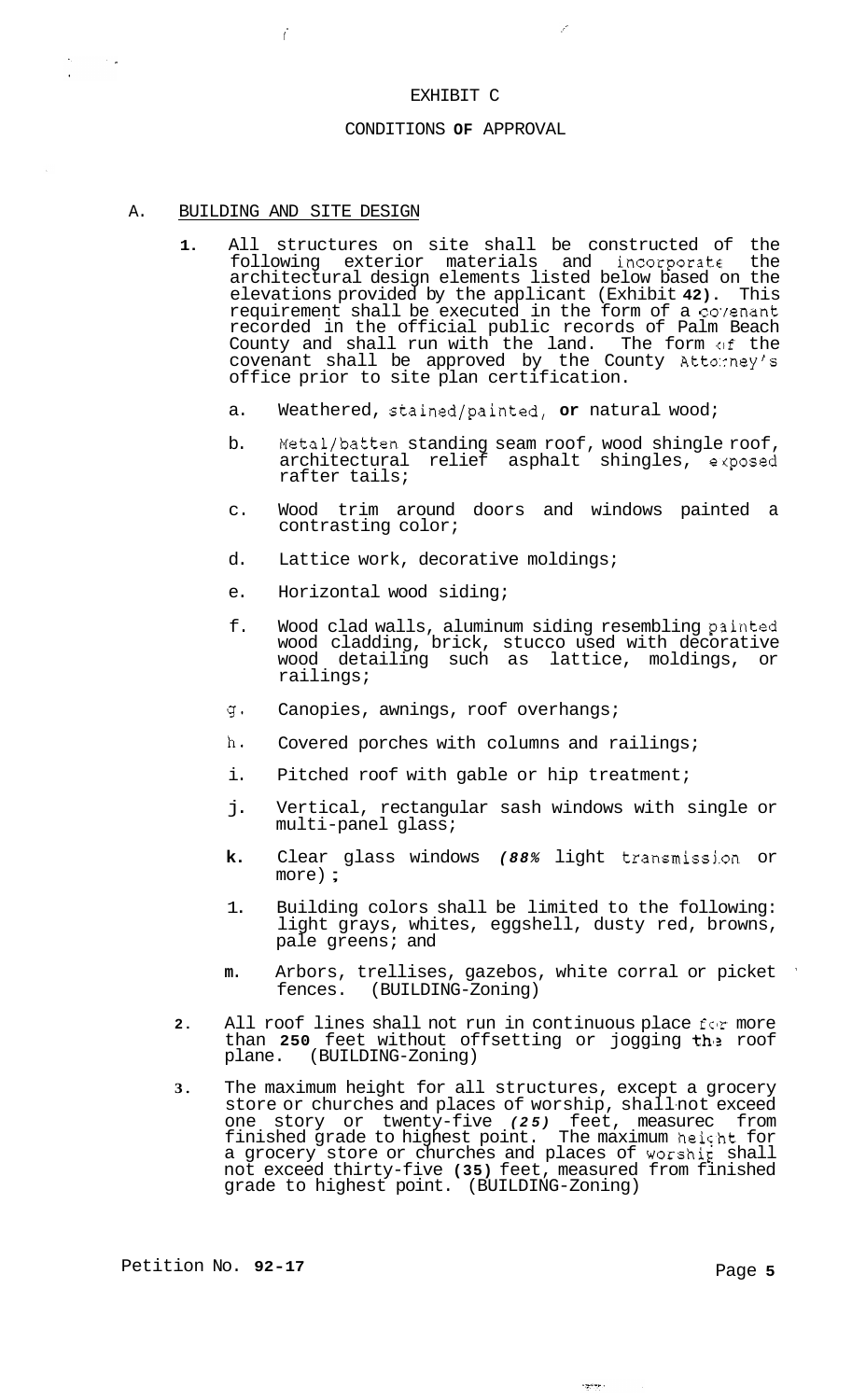**4.** All mechanical and air conditioning equipment shall be screened from view on all sides in a manner consistent with the color and character of the principle structure or equivalent landscape material acceptable to the Zoning Division. (BUILDING/ZONING)

 $\overline{\phantom{a}}$ 

- **5.** All structures shall have a similar architectural treatment on all sides. (BUILDING-Zoning)
- **6.** Prior to site plan certification of the first phase, the site plan shall be amended to indicate asphalt pedestrian and bicycle access to the shopping center from the east and west along Indiantown Road and from the south along Jupiter Farms Road. (ZONING)
- *7.* Prior to site plan certification of the first pha:e, the site plan shall be amended to indicate at grade stripped pedestrian and bicycle cross walks across all vekicular use areas where appropriate, as determined by the County Engineer. All cross walks shall he marked with ar. above grade sign. (ENGINEERING/ZONING)
- *8.* Asphalt sidewalks shall be installed within landscaped areas and adjacent to vehicular use areas and alcng all property lines where necessary, as determined  $\mathfrak{g}_Y$  the County Engineer. (ENGINEERING)
- **9.** Prior to site plan certification of the first phase, the site plan shall be amended to reflect the location of shopping cart storage and retrieval areas within all parking areas directly adjacent to the shopping center. (ZONING)
- **10.** Prior to site plan certification of the first phase, the site plan shall be amended to indicate customer dropsite plan shall be amended to indicate customer drop- off /loading areas in front of the shopping center. Each drop-off/loading area shall be a minimum of twel\,e **(12)**  feet in width by twenty **(20)** feet in length. (ZONING)
- 11. Equestrian access over the South Indian River Water Control District Canal No. **1** shall be provided on the south and west sides of the site in the location presented in Exhibit **42** of the Zoning Division files. Access shall be in the form of a bridge designed in a manner consistent with the Jupiter Farms Neigh1)orhood Plan, as determined by the Zoning Director.  $(20)$ ING)
- 12. Prior to site plan certification of the first phase, all equestrian bridal paths shall be removed from the interior vehicular use areas on the site, except to and fromthe designated tethering/picnic area. An equastrian bridal path shall be provided around the subject property on the south and west sides, on the exterior bank of the SIRWCD Canal No.1 right-of-way. All equestrian bridal paths shall be in the form of a minimum ten **(1C)** foot wide mulch path. Annual maintenance of all required equestrian bridal paths shall be assured **ky** the petitioner in a form acceptable to the County Alitorney prior to site plan certification of the first phase of development. (ZONING/COUNTY ATTORNEY)

#### **B.**  CIVIC SITE DEDICATION

1. Prior to site plan certification, the petitionel shall dedicate to Palm Beach County a minimum of one (.) acre of net usable land area to be utilized for civic llses in **a** location, manner and form mutually acceptable to **the**  Department of Property and Real Estate Management, the Planning, Zoning and Building Department and the petitioner.

..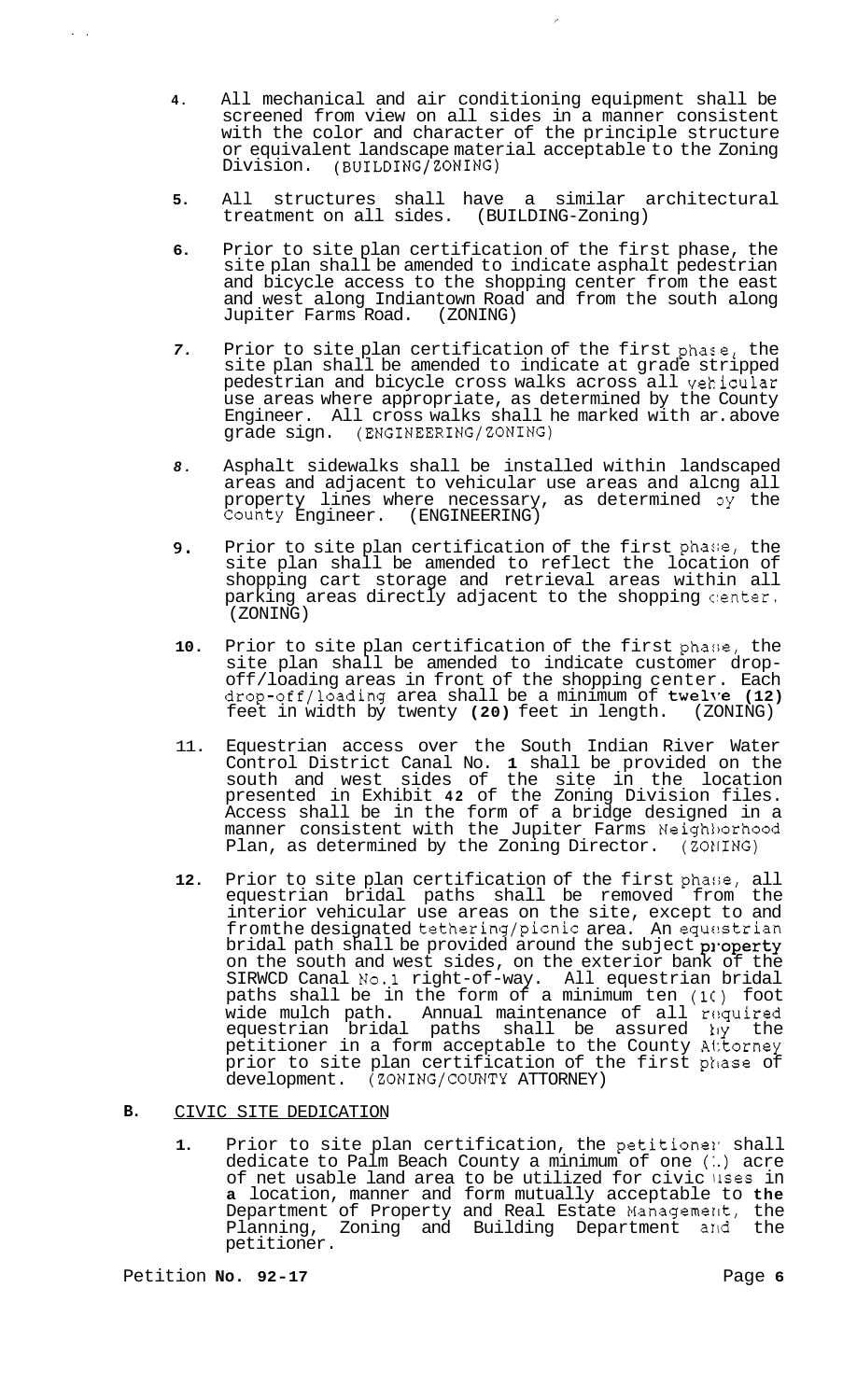The petitioner may exchange the required on site dedication of land either by conveying fee simple title for a parcel of land off site equal in acreage or cash of equal value. The parcel of land off site shall be located in the general vicinity **of** the Jupiter Farms area, as determined by the Department of Proper:y and Real Estate Management. In the event that the off site land dedication is of less value than the **or** site dedication, the petitioner shall contribute an amcunt in cash equal to the difference between the value of the on site and off site dedications. The value of the land shall be based upon its value as a civic site.

 $\mathcal{E}$ 

In the event the petitioner dedicates an on site civic site to Palm Beach County, Palm Beach County shall utilize the site on **a** permanent basis prior to January **28, 2003,** or return the site to the petitioner.

#### C. CONCURRENCY

 $\mathcal{L}$ 

 $\label{eq:2.1} \frac{1}{\sqrt{2\pi}}\left(\frac{1}{2}\right)^2\left(\frac{1}{2}\right)^2\left(\frac{1}{2}\right)^2.$ 

**1.** Prior to February **28, 1993,** the petitioner shall revise the concurrency reservation for the site to reflect the uses, square footage and phasing indicated on Exhibit **42**  of the Zoning Division files and as required by the conditions of approval, including the provision for a **5,000** square foot community center (Zoning Petition **92- 17).** No administrative time extensions to this cordition shall be allowed. (MONITORING-Planning)

#### D. CONVENIENCE **STORE** WITH GASOLINE SALES (NO REPAIR)

**1.** The owner of the convenience store with gasoline sales facility shall provide air and water for minor kehicle maintenance to the public at no charge. **(CODE** ENE)

#### **E.** ENGINEERING

- 1. The Developer shall design the drainage system such that drainage from those areas which may contain hazarc.ous or undesirable waste shall be separate from stoxmwater runoff from the remainder of the site. (ENGINEEE.ING)
- 2. Prior to June 1, 1993 or prior to the issuance of the first Building Permit, whichever shall first occur, the property owner shall convey to Palm Beach County **Land Development Division** by road right-of-way warranty deed for Jupiter Farms Road, eighty three **(83)** fee: from centerline free *of* all encumbrances and encroac1.ments. Property owner shall provide Palm Beach County with sufficient documentation acceptable to the Right of Way Acquisition Section to ensure that the property **js** free of all encumbrances and encroachments. Right-of-way conveyances shall also include "Safe Sight Corners' where appropriate at intersections as determined by the County Engineer. **(MONITORING/BUILDING-Engineering)**
- **3.** Prior to **June 1, 1993** or prior to the issuance of the first Building Permit, whichever shall first occl.r, the property owner shall convey to Palm Beach County **Land Development Division** by road right-of-way warran1.y deed for Indiantown Road, seventy six *(76)* feet from centerline free of all encumbrances and encroacliments. Property owner shall provide Palm Beach Count, with sufficient documentation acceptable to the Right of Way Acquisition Section to ensure that the property *:.s* free of all encumbrances and encroachments. Right-.of-way conveyances shall also include "Safe Sight Corners' where sonic<sub>2</sub> anses shown about the county<br>appropriate at intersections as determined by the County<br>Engineer. (MONITORING/BUILDING-Engineering) Engineer. **(MONITORING/BUILDING-Engineering)**

 $\sigma_{\rm CMB}$ 

Petition No. 92-17 **Page 7 Page 7**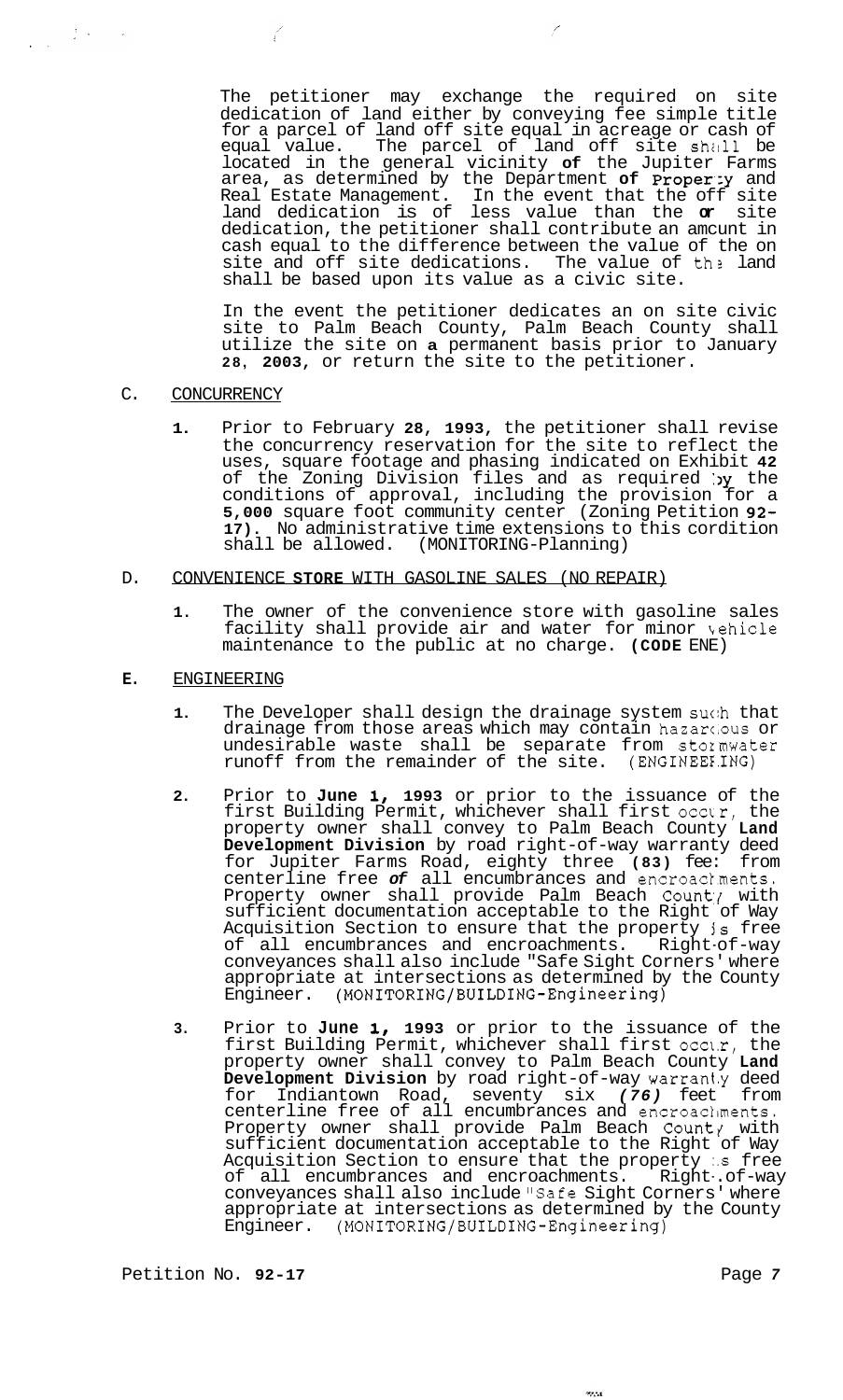**4.** Prior to certification of the Site Plan **by** the Development Review Committee, the developer shall apply for and receive a permit from the South Indian River Water Control District for the relocation of the existing canal along Indiantown Road and Jupiter Farms Road, as shown on the proposed Site Plan, Exhibit Nc . **23.**  (ENGINEERING)

*i* 

- **5.** The access points to the property shall be as described below:
	- **A)** Property owner shall be restricted to three driveway entrances on Indiantown Road as follows:
		- **1) A** right turn in and a right turn out ertrance 520 feet west **of** Jupiter Farms Road.
		- **2) A** full entrance with median opening **720** feet west of Jupiter Farms Road.
		- **3) A** full entrance with median opening **1,21** *0* feet west **of** Jupiter Farms Road.
	- B) The property owner shall be restricted to thiee (3) driveway entrances on Jupiter Farms Rcad as determined by both the County Engineer a:ld the Zoning Director. (ENGINEERING/ZONING)
- **6.** The Property owner shall construct concurrent witli Phase 1, a left turn lane, south approach at Jupiter Faris Road and the Project's entrance Road 400 feet sollth of Indiantown Road; and a left turn lane, east approach on Indiantown Road at the project's entrance road *720* feet west **of** Jupiter Farms Road. This construction st.all be ' concurrent with the paving and drainage improvemeiks for Phase 1. Permits required by Palm Beach County for this construction shall be obtained prior to the issuance of the first Building Permit. Construction of these turn lanes shall be completed prior to the issuance of the first Certificate of Occupancy. Note: The time frame for the Indiantown Road turn lane may be entended depending upon the construction schedule for the widening of Indiantown Road as determined by the County Encineer. If the time frame for this turn lane shall be entended then appropriate surety shall be posted with the County Engineer if the above turn lanes are not included in the Indiantown Road construction. (ENGINEERING/BU!LDING-Engineering)
- **7.** The property owner shall construct the followirg site related improvements concurrent with Phase 3 of the site:
	- **a)** On Jupiter Farms Road at the project entrarce *720*  feet south **of** Indiantown Road, a left turr lane, south approach plus **(2)** northbound thru lane:;, and two **(2)** southbound thru lanes.
	- b) On Jupiter Farms Road at the project's eltrance **1,050** feet south of Indiantown Road, a left turn lane, south'approach and a right turn lane, north approach.
	- c) On Jupiter Farms Road at the project's elltrance **1250** feet south of Indiantown Road a left turn lane, south approach.

Construction of a,b and c above shall be constructed concurrent with the 4-laning of Jupiter Farm; Road referred to in Conditions Ell and **E12.**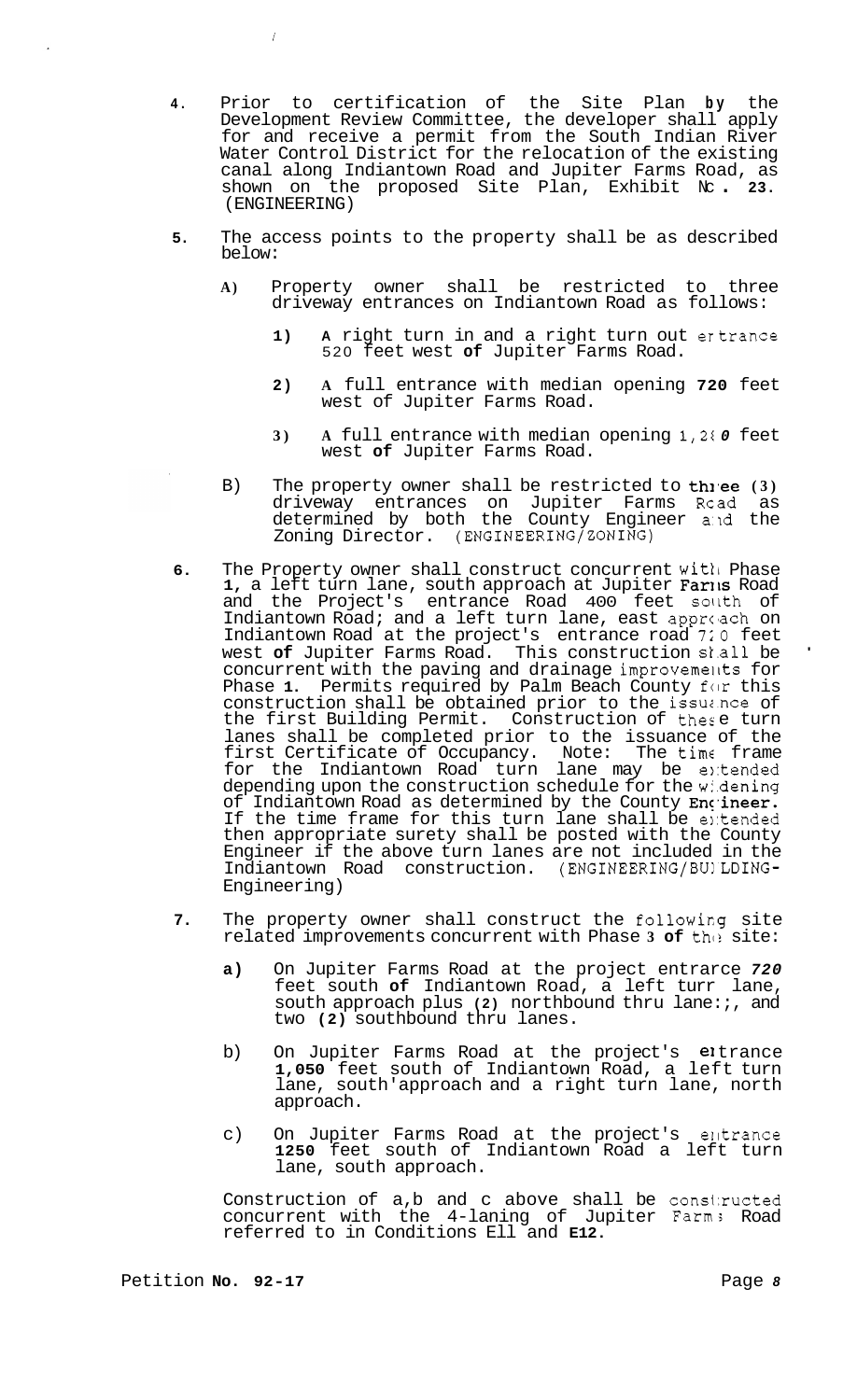- d) Fund the construction of a separate right turn lane, west approach on Indiantown Road a': the project's entrance *720* feet west of Jupiter Farms Road.
- e) Fund the construction of a left turn lane east approach and a right turn lane west approach on Indiantown town Road at the projects entrancc! **1280**  feet west of Jupiter Farms Road.

Funds for **E7** (d) and **E7** (e) above shall be made available when requested by the County Engineer and shall be constructed with the Indiantown Road construction, west of Jupiter Farms Road. (ENGINEERING)

- 8. Prior to June 1, 1993 or prior to the issuance of the first Building Permit, the property owner shall con/ey to Palm Beach County adequate road drainage easement through the project's internal surface water management sys :em to provide legal positive out fall for all runoff from those segments of Indiantown Road along the property frontage and for **a** maximum **400** ft. distance each side cf the property boundary lines along Indiantown Road. easements shall be **no** less than **20** feet in widtha The drainage system within the project shall have suff ..cient retention/detention capacity to meet the storm water discharge and treatment requirements of the appl..cable County Water Control District and South Florida Water Management for the combined runoff from the projent and District the ultimate Thoroughfare Plan Road Section (s) of the included segment. If required and approved 1)y the County Engineer the property owner shall construct vithin the proposed drainage easements a minimum of **24** inch closed piping system and appropriate wing wall or other structures. Elevation and location of all constr'lction shall be approved by the County Engineer. Any and all excess fill material from excavation by Palm Beach 1:ounty within said easements shall. become the property  $\circ$ : Palm Beach County which at its discretion may use this fill material. (MONITORING/BUILDING-Engineering) material. **(MONITORING/BUILDING-Engineering)**
- 9. Prior to June 1, 1993 or prior to the issuance of the first Building Permit, the Property owner shall convey to Palm Beach County adequate road drainage easement through the project's internal surface water management system to provide legal positive out fall for all runoff from those segments of Jupiter Farms Road along the property frontage and for a maximum **400** ft. distance each side of the property boundary lines along Jupiter Farms Road. Said easements shall be no less than 20 feet in v**idth.** The drainage system within the project shall have sufficient retention/detention capacity to meet the storm water discharge and treatment requirements *0'* the applicable County Water Control District and South Florida Water Management for the combined runoff from the project and District the ultimate Thoroughfare Plan Road Section(s) of the included segment. If required and approved by the County Engineer the property owner shall construct within the proposed drainage easements a minimum of **24** inch closed piping system and appro?riate wing wall or other structures. Elevation and location of all construction shall be approved by the :ounty Engineer. Any and all excess fill material from excavation by Palm Beach County within said eas ments shall become the property of Palm Beach County which at its discretion may use this fill material. (MONIT)RING/ BUILDING-Engineering)

 $f_{\rm c}$  ,  $\sim$ 

 $\bigg($ 

se este e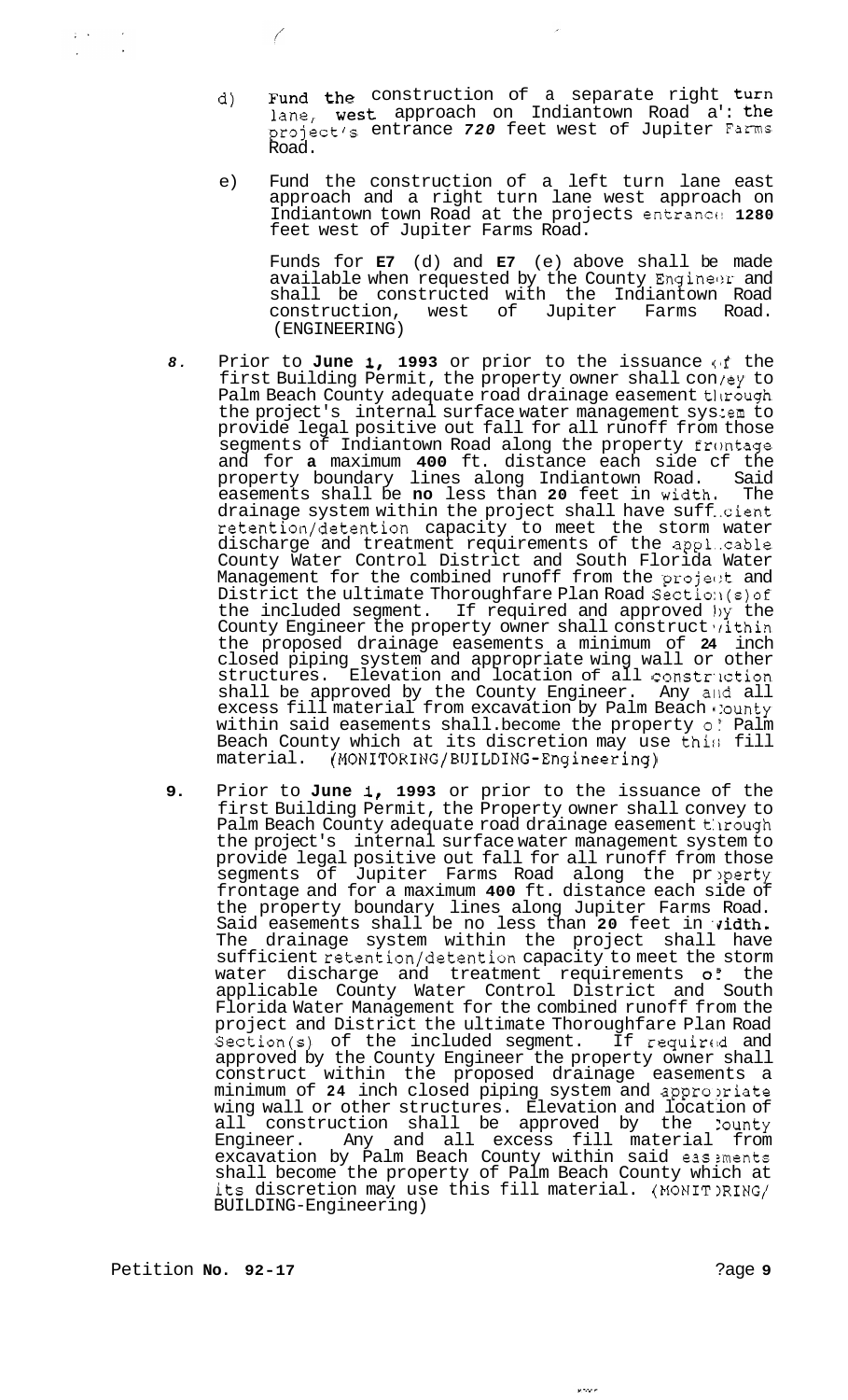**10.** The property owner shall pay a Fair Share Fee **in** the amount and manner required by the "Fair Share Contribution for Road Improvements Ordinance" **,s** it presently exists or may beamended. The Fair Share Fee for this project at the time of the Building Permit presently is **\$362,835** *(6597* trips **X** *\$55.00* per Izip). (IMPACT FEE COORDINATOR)

i /-

- 11. The Property owner shall fund the construction plans for Jupiter Farms Road as a 4-lane median divided section (expandable to **6** lanes from Indiantown Road **to a** point **660** feet south of the centerline of Indiantown Road, plus the appropriate tapers. These construction plans shall also include the widening of Jupiter Farms Road **as** a three lane section from **a** point **660** feet south **of** the centerline of Indiantown Road to a point **1400** feet south of the centerline of Indiantown Road plus the appropriate paved tapers. These construction plans shall be approved by the County Engineer based upon Palm Beach Cointy's minimum Construction Plan Standards as they presently exist or as they may from time to time be aminded. Funding of the construction plans shall be completed prior to April 1, 1995. Required utility relocitions shall be coordinated through the Engineering Department, Roadway Production Division. (ENGINEERING)
- 12. The property owner shall fund the construction of Jipiter Farms Road referenced in the condition above. Fund ing of this construction shall be completed prior **to** the issuance of a building permit for Phase 3. (ENG/BLDG)
- **13.** In order to comply with the mandatory traffic perfcrmance standards the Developer shall be restricted **to** the following phasing schedule:
	- a) **No** certificate of occupancy until a right turn lane has been constructed on the south approach *to* the intersection of Jupiter Farms Rd and Indiantcwn Rd. The cross section on the south approach **':o** the intersection should therefore consist of one left<br>turn lane and one right turn lane. Phase 1 is turn lane and one right turn lane. Phasc! **1** is defined to be the following land uses: a **3,0(** *0* s.f walk-in bank; a **3,000** s.f. drive-up ban];; one service station with a 1,150 s.f. convenience store<br>and a single-bay automated car wash. (BLDG-Eng) and a single-bay automated car wash.
	- b) Building permits for more than **1488** but less than **2166** net external trips per day (Phase **2)** shill1 not be issued for the project until Indiantown Road from Florida's Turnpike to Jupiter Farms Foad is under construction, however, building permj ts for Phase **2** shall be allowed if construction **cf** this segment **of** Indiantown Road has not commenced by January **1, 1996.** Phase **2** is currently def:.ned to be the following land uses: **a 3,000** s.f. lralk-in bank; a 3000 drive thru bank; one service station with a 1,150 s.f. convenience store and a singlebay automated car wash; **15,600** s.f. General Office and 14,700 s.f. Medical Office. Any change in the land uses and floor areas for Phase **2** stall **be**  submitted to the DRC for approval. (BLDG-Eng)
	- **c)** Building permits for more than **2166** net ecternal trips per day, Phase **3,** shall not be issued until construction has begun for Indiantown Rozd from Jupiter Farms Road to 130th Avenue. Phase **3** is currently defined to be the remainder of the project. Any change in the land uses **an**d floor areas for Phase **3** shall be submitted to the DRC for approval. (BUILDING-Engineering)

service.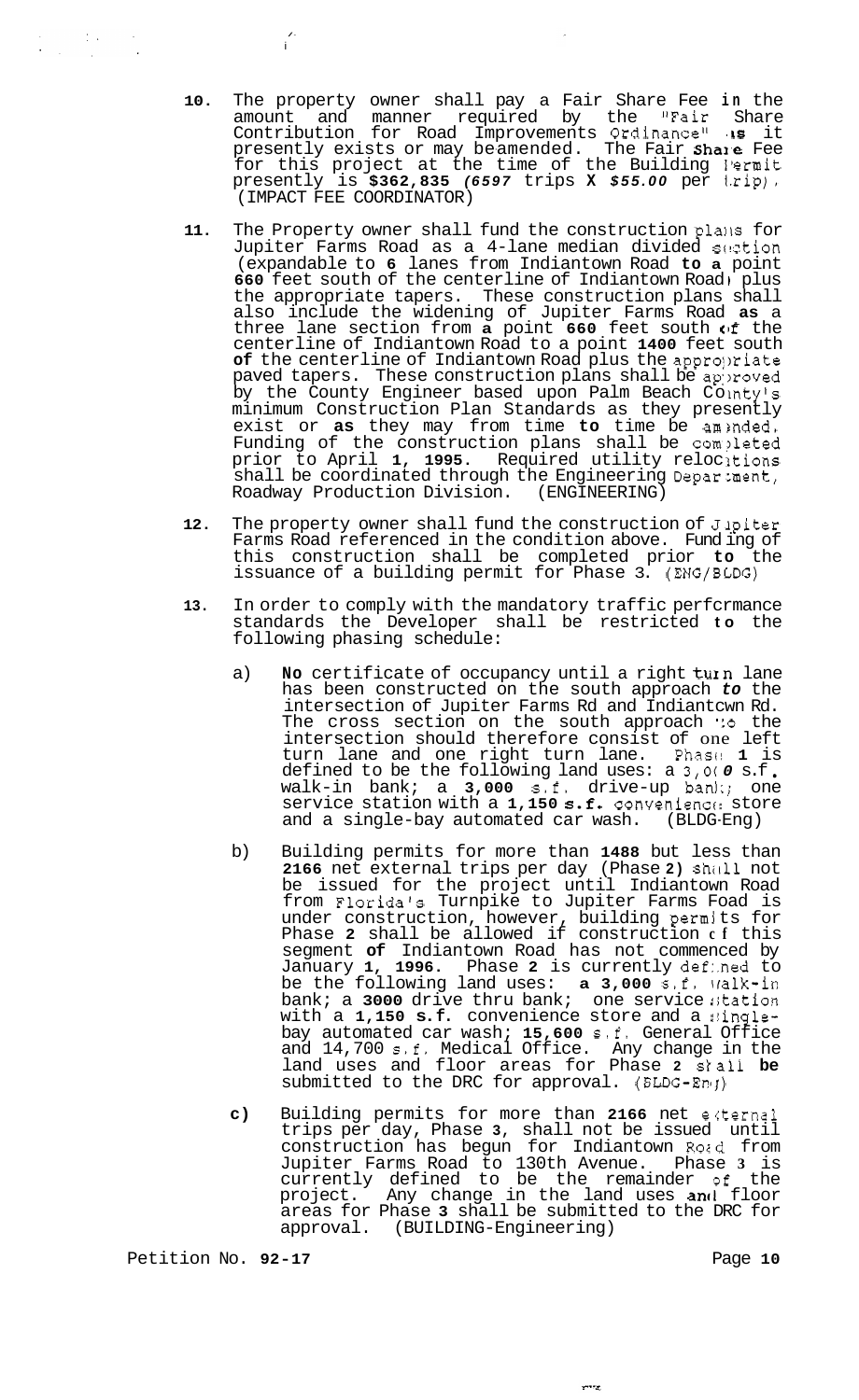- d) No further building permits shall be issued for the site after January 1, 2001. (MONITORING/BUILDING/ ENGINEERING)
- 14. Prior to site plan certification, a restrictive covenant, subject to approval by the County Attorney, shall be recorded which limits the operating hours of al:. land uses in Phases 1 and 2 (as defined above, except for the service station, to after **9:00** *AM* on weekdays because of overcapacity conditions on Indiantown Road b2tween Jupiter Farms Road and 130th Avenue during the *X4* peak hour. This restrictive covenant shall terminate upon the commencement of construction on Indiantown Roac. from Jupiter Farms Road to 130th Avenue. (COUNTY ATT3RNEY/ CODE ENFORCEMENT-Engineering)
- 15. The Developer shall install signalization if warrarted as determined by the County Engineer at the project's entrance *(s)* and Indiantown Road or project's entrar ce and Jupiter Farms Road. Should signalization not be warranted after 12 months of the final Certificite of Occupancy this property owner shall be relieved frcm this condition. (ENGINEERING) (ENGINEERING)
- **16.**  The property owner shall fund any required signal modifications in conjunction with roadway improvements. Funding shall include design and construction of the signal modifications as required by the Palm Beach County Traffic Division. Funding shall be completed within **60**  days after receiving notice from Palm Beach County. (ENGINEERING)
- 17. Prior to Site Plan approval by the Site Plan Review Committee the property owner shall record a Unity of Title on the subject property subject to approval by the County Attorney. This Unity of Title may be brokcn with the approval of the Executive Director **of** Planning, Zoning and Building and the County Engineer. (COUNTY **ATTORNEY-Engineering-PZ&B)**
- **18.**  The property owner shall provide Palm Beach County adequate surety to guarantee the construction  $\mathfrak{p}$  the right turn lane required in Condition E-13a. This surety shall be in a form acceptable to the County Engineer. This surety shall be posted prior to issuance 3f the construction permit for this right turn lane. (ENG)

#### F. DUMPSTERS\TRASH RECEPTACLES AND COMPACTORS

1. **All** areas or receptacles for the storage and dispc sal of trash, garbage or vegetation, including but not limited to dumpsters and trash compactors, shall be screemid from view by an enclosure constructed **of** material consistent with the architectural character of the developmen:. The open end of each enclosure shall have an obscure opaque gate. All exterior sides, except the open end, shall be landscaped with thirty (30) inch high shrub **or** hedge material planted twenty-four (24) inches on center. Alternative landscaping acceptable to the Zoning Division may be acceptable. This provision shall not apply to litter containers provided for the convenierce of pedestrians. (ZONING)

 $\frac{1}{2} \int_{\mathbb{R}^2} \left| \frac{d\mathbf{x}}{d\mathbf{x}} \right|^2 \, d\mathbf{x}$ 

ولأدب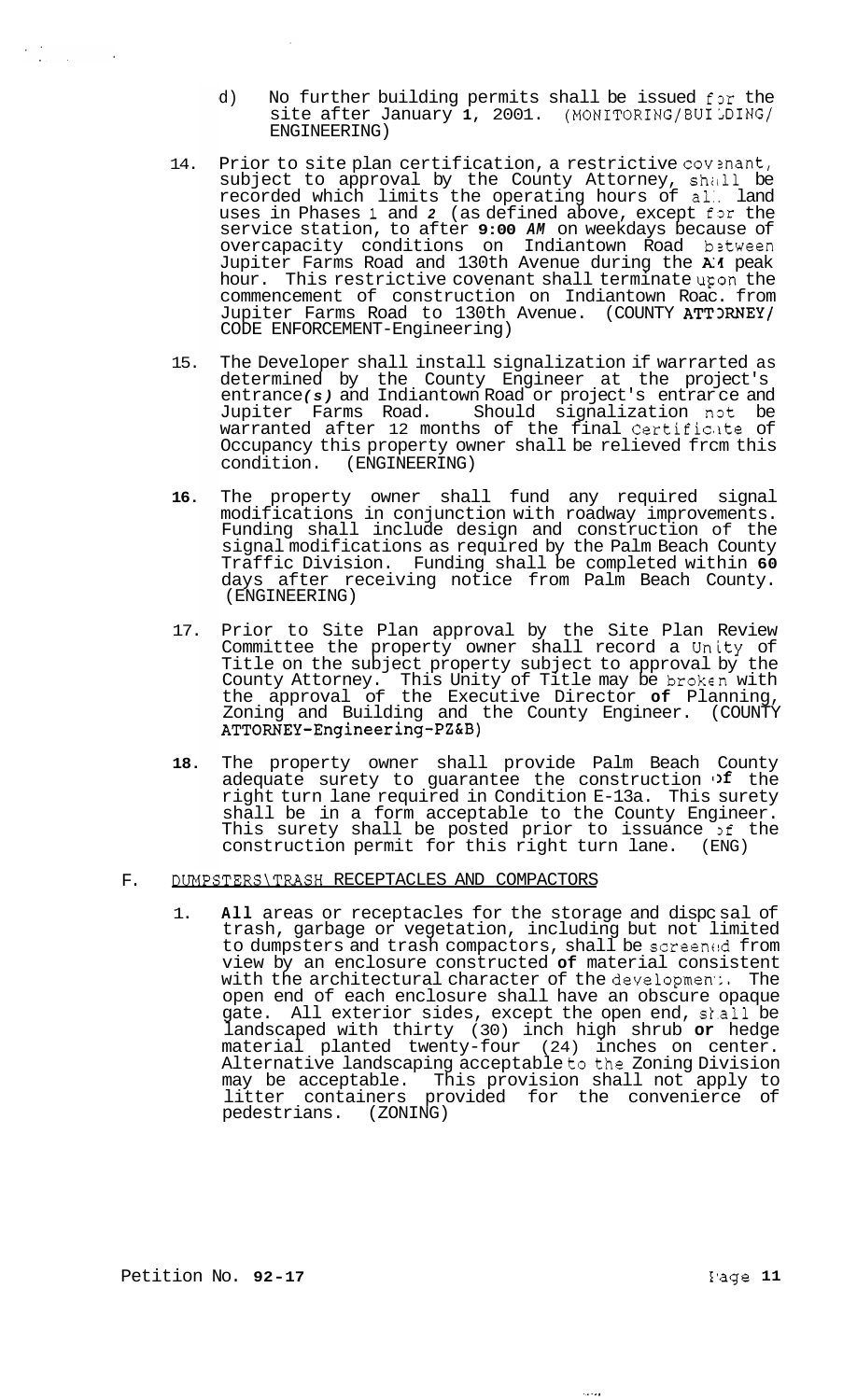**2.** Receptacles for the storage and disposal of  $\pi$ ash, garbage or vegetation, including but not limited to dumpsters and trash compactors, shall not be 1,)cated within forty **(40)** feet of any canal right-of-way line on the south and west boundaries or one hundred **(1001** feet from any property line on the north and east boundaries. This provision shall not apply to litter contiiners provided for the convenience of pedestrians. (Z0:JING)

,

#### G. ENVIRONMENTAL RESOURCES MANAGEMENT

- **1.**  Secondary containment for stored Regulated Substincesfuels, oils, solvents, or other hazardous chemicills is required. Department of Environmental Reslurces Management staff are willing to provide guidarce on appropriate protective measures. (BUILDING-EM)
- **2.**  Plans for any underground storage tanks must be approved by the Department of Environmental Resources Management prior to installation. The petitioner shall perform all necessary preventative measures to reduce the chances of contamination of the groundwater. Double walled tanks and piping with corrosion protection or their equivalent shall be a part of those measures. (BUILDING-ERM)
- **3.**  All new excavated lakes shall possess a littoral shelf area. **A** littoral shelf shall be, at a minimum, an area equivalent **to** eight *(8)* square feet per linear foot of shoreline. Any areas of planted littoral zone shall not be steeper than six **(6)** feet horizontal to one **(1)** foot vertical. The maximum depth of the planted area shall be minus three **(- 3)** feet from **OHW.** The littoral zone shall be provided with a minimum of three (3) inches of topsoil to promote vegetative growth. The littoral zone skall be planted with appropriate native wetland **vegetation,** spaced not more than three **(3)** feet on center or as approved by **ERM.** 
	- a. A littoral shelf planting plan and maintenance plan shall be submitted to the Dept. of Environmental Resources Management concurrent with DRC Final Plan Review application and approved by ERM pr..or to Site Plan certification. This information shall also be provided on a mylar for the Zoning Division as part of the site plan application. **(ERM)**
	- b. Prior to the issuance of a Certificate of Occupancy and within three working days of the completion of littoral plantings ERM shall be notified. This planting shall not be credited as compensation<br>required by wetland permits. (ZONING-ERM) required by wetland permits.
- **4.**  Preserve areas located on-site shall be labeled on the site plan and identified on a certified metes and bounds survey by a registered land surveyor. Preserve areas shall be preserved with intact canopy, understory and ground cover and maintained without surface altera1.ion or infringement by drainage or utility easements. Preserve areas shall be identified on any plat required for development. **A** management plan that addresses the maintenance of the preserve area including the continued removal of invasive exotic species shall be submitted to the Department of Environmental Resources Management concurrent with the application to the DRC Final Plan Review and approved by the Department prior to site plan certification. (ERM)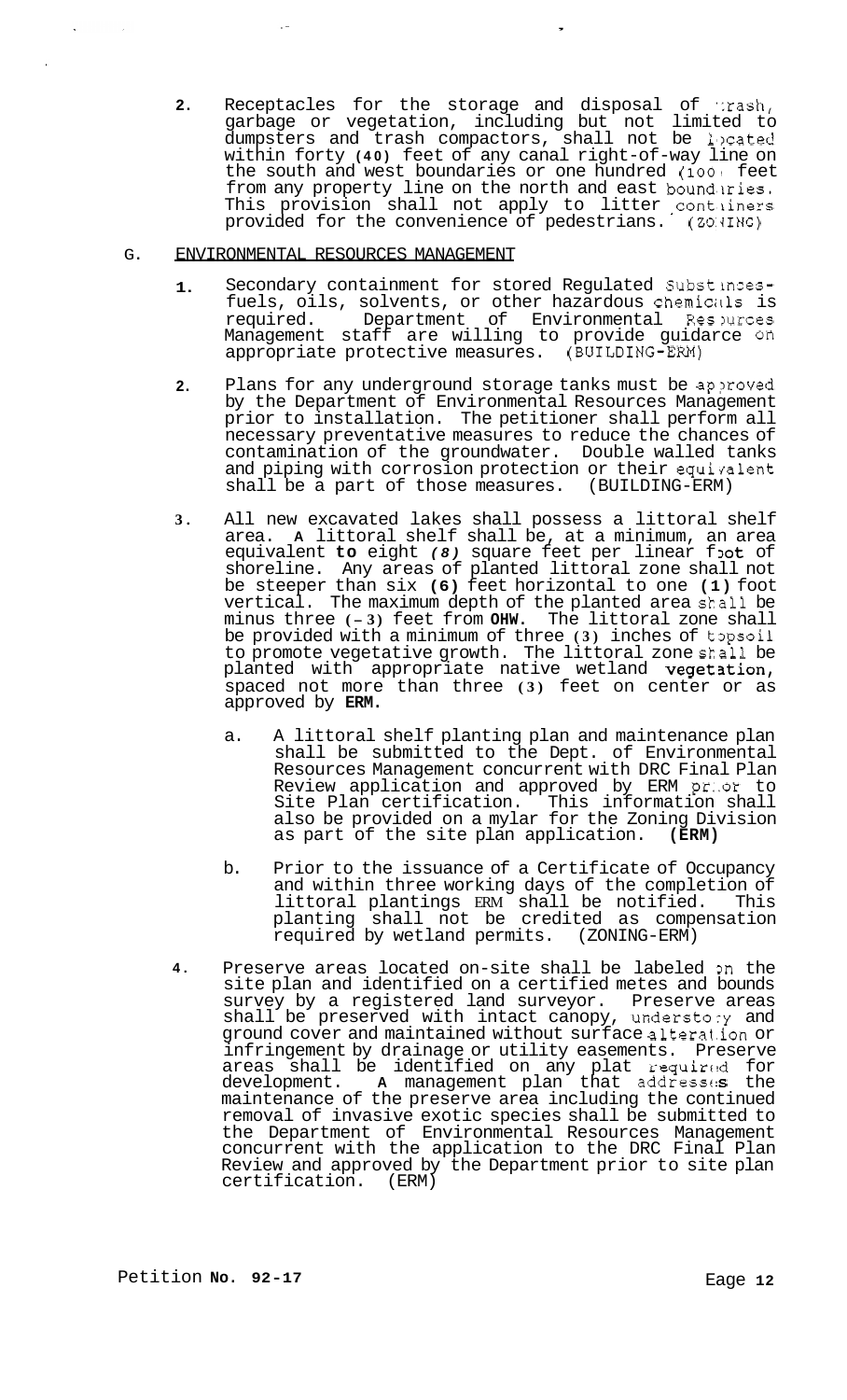#### **H. HEALTH**

 $\ddot{\phantom{a}}$ 

- **1. A** non transient non-community water supply system shall be provided in accordance with state/county requistions;
	- a. Prior to site plan approval, plans and applications to construct a non-transient non-community water supply system must be submitted to the PBCPHU;
	- b. If reverse osmosis treatment is utilized, a permit from the Florida Department of Environmental Regulation for industrial wastewater treatment must be obtained prior to site plan approval by  $th \geq DRC$ ;
	- c. The on-site water supply system shall be discontinued upon availability of a public system. The petitioner shall actively participate I.n the extension of a public water supply system to the site. (HEALTH)
- 2. Phase I shall be developed on a septic tank  $s/stem/$ designed and constructed in accordance with Chapter 10D-*6,* F.A.C. Plans and applications to construct an o?-site sewage disposal system must be submitted prior  $t$ , site plan approval by the DRC. (HEALTH) plan approval by the DRC.
- **3.** Phase I1 & I11 wastewater treatment and disposal shall be by a package wastewater treatment plant and subjict to the following:
	- a. A groundwater mounding analysis and final wastewater disposal plan must be submitted and approved by the PBCPHU prior to site plan approval  $b^{-}$  the DRC;
	- b. The wastewater treatment and disposal  $sh$ .11 be operated and maintained by the Loxahatchee River<br>Environmental Control District (LRECD). The Environmental Control District operating permit for the facility shall be oktained by LRECD. Also, LRECD will be responsible for the operation and maintenance of all grease traps and any other pre-treatment units for the various occupants of the development;
	- c. The wastewater treatment and disposal system shall be discontinued upon availability of public sewer. The petitioner shall actively participate in the extension of public sewer service to the site and abandon the package treatment facility at such time the Site is connected to a public system. (IEALTH)
- **4.** The gas station-convenience store shall have no automotive repair and/or maintenance facilities, (CODE ENFORCEMENT-Health)
- **5.** The automatic car wash facility shall Utilize a **100%**  water recycling system. (BUILDING-Health)

#### I. IRRIGATION OUALITY WATER

**1.** When irrigation quality water is available witkin *500*  feet **of** the property, the petitioner shall connect to the system subject to permitting and/or requirements **of** the Florida Department of Environmental Regulations and/or the South Florida Water Management District. The cost for connection shall be borne by the property owner. (UTILITIES)

 $\mathcal{K}\times\mathcal{S}$ 

Petition **No. 92-17** ]'age **13** 

È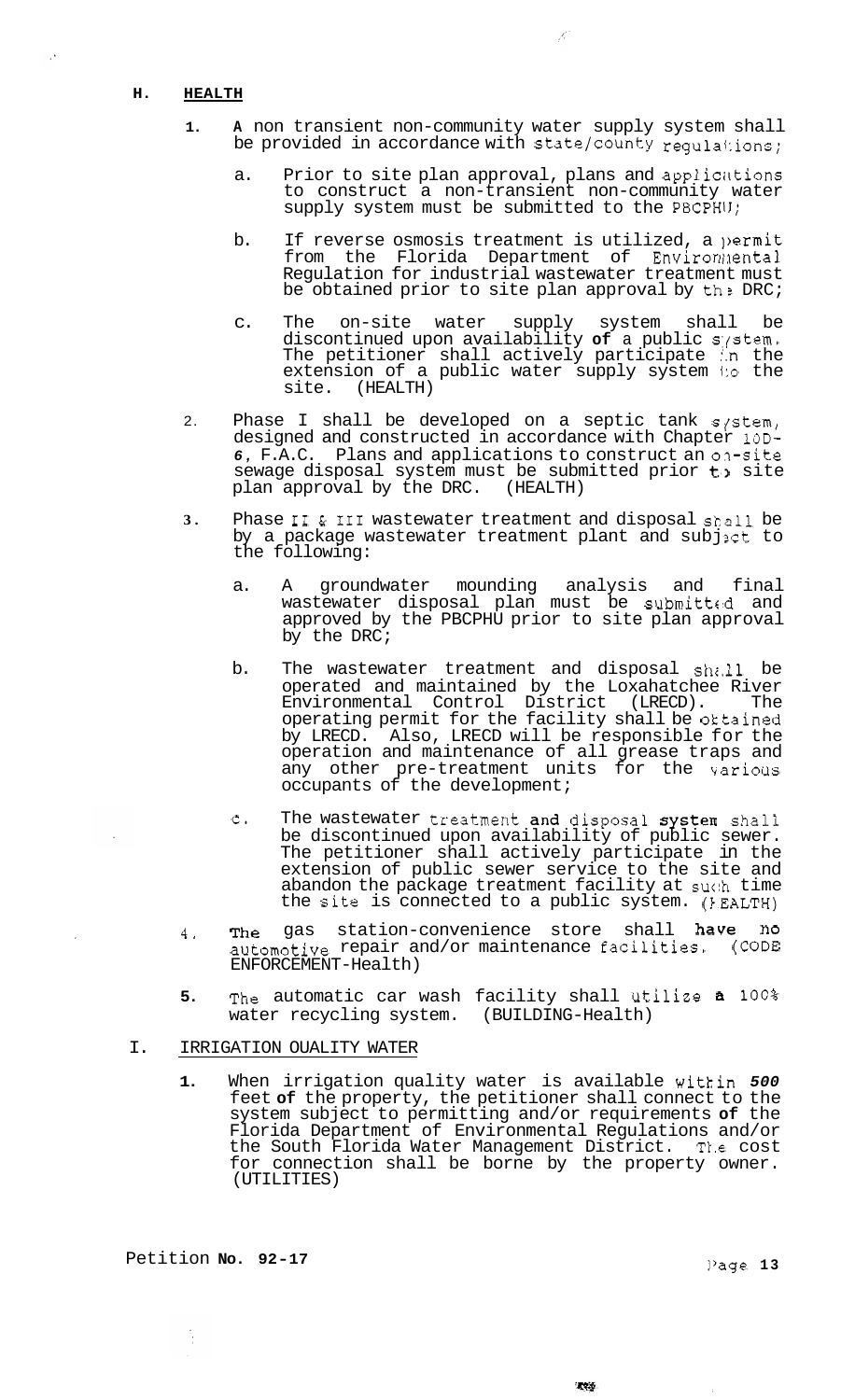## J. LANDSCAPING - GENERAL

 $\epsilon_{\rm eq}$ 

- **1.** Prior to site plan certification **of** the first phasc!, the landscape tabular data on the site plan shall be revised to reflect conformance to all landscape or veget.ation preservation related conditions of approval and mj.nimum code requirements. (ZONING)
- **2.** All trees required to be planted on site by this approval<br>shall meet the following minimum standard.; at the following minimum standard.; at installation:
	-
	- a. Tree height: fourteen (14) feet.<br>b. Trunk diameter: 3.5 inches measure b. Trunk diameter: **3.5** inches measured **4.5** feet
	- c. Canopy diameter: seven **(7)** feet. Diameter shall be determined by the average canopy radius; at **3**  points measured from the trunk to the outlxmost branch tip. Each radius shall measure at least 3.5 feet in length. (ZONING) feet in length. above grade.
- **K.** LANDSCAPING INTERIOR
	- 1. One landscape island, planted with a minimum of one canopy tree, native palm tree or native pine  $tre:$ , and appropriate ground cover, shall be provided **for** every **10**  parking spaces. The maximum distance between landscape<br>islands shall not exceed 100 linear feet. (ZONING) islands shall not exceed 100 linear feet.
	- **2.** Landscaped divider medians shall be provided between all Landscaped divider medians shall be provided between all<br>rows of abutting ninety **(90)** degree parking space:: . The minimum width of this landscape median shall be ten **(10)**  feet. One canopy tree, native palm tree or native pine tree, and appropriate ground cover, shall be planted for each twenty **(20)** linear feet **of** the divider mediar , with a maximum spacing of sixty (60) feet on center hetween<br>trees(s). (ZONING)
	- **3.** Landscaping along both sides **of** all interior vekicular use drives shall include native trees planted a minimum of thirty **(30)** feet on center and a continuous opaque hedge twenty-four (24) inches in height planted twentyfour (24) inches on center at installation. (ZONING)
	- **4.** Landscaping along the north and east perimeters of the package treatment plant site shall be upgraded to include a minimum ten **(10)** foot wide landscape str:.p and installed along all boundaries in accordance with lixhibit **42,** Sheet **3,** of the Zoning Division files :Zoning Petition 92-17) and the additional supplementary standards of Section **500.41.E. of** Ordinance **73-2,** as amended, except as superseded herein.
	- **5.** Store front planters a minimum ten **(10)** feet iri width shall be provided in front of the shopping certer in accordance with Exhibit **42,** Sheet *7* (Shopping Center Character Sketch), of the Zoning Division files [Zoning Petition **92-17).** (ZONING)

#### L. LANDSCAPING AND BUFFERING ALONG NORTH AND EAST PROPERTY LINES

- **1.** Landscaping and buffering along the north and east property lines shall be upgraded to include:
	- a. **A** minimum twenty five **(25)** foot wide landscape buffer strip.
	- b. Two alternating rows of canopy trees planted every twenty-f ive **(25)** feet on center.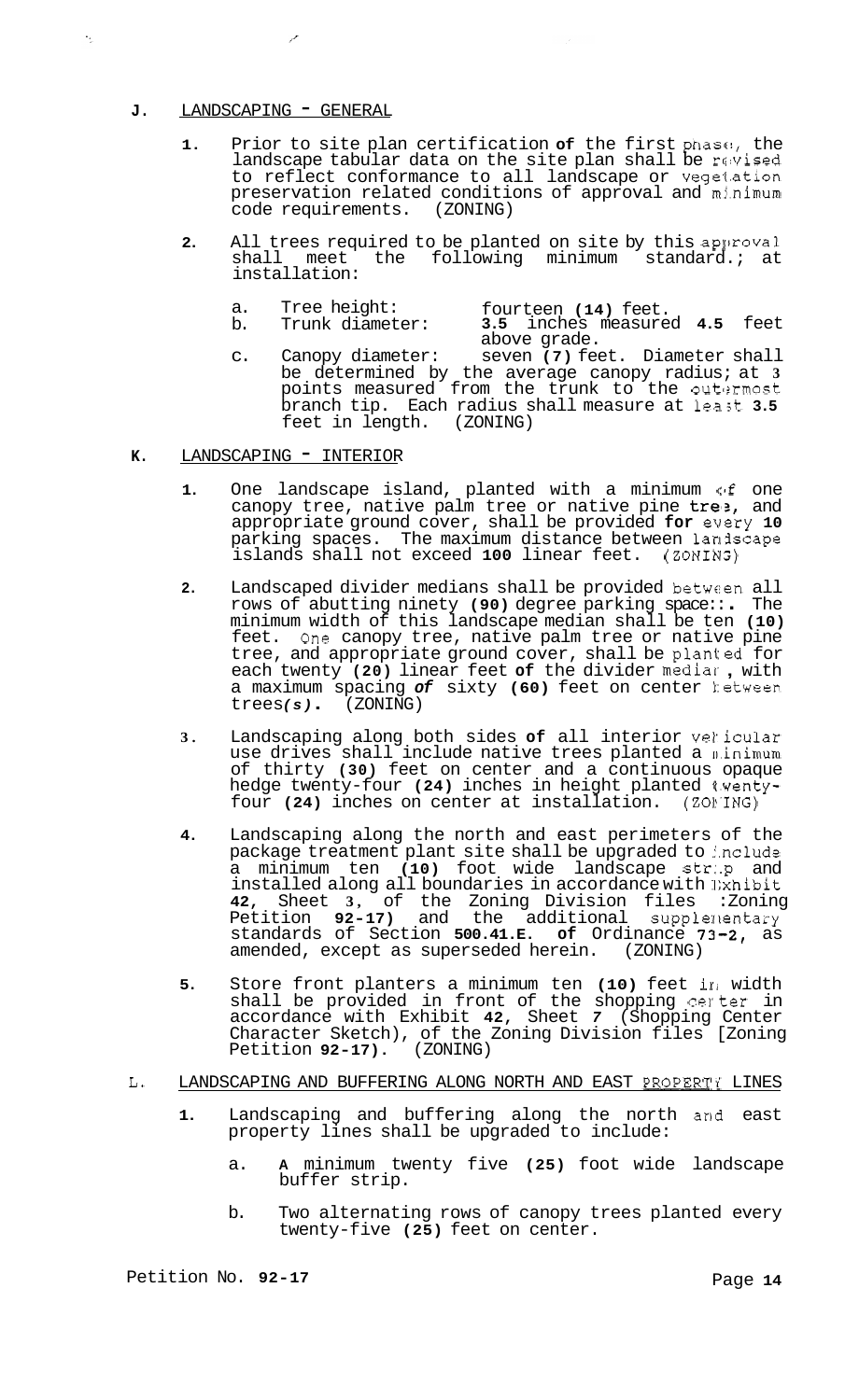- c. One **(1)** native palm or pine tree for every thirty **(30)** feet linear feet of frontage. A grc:up of three or more native palm or pine trees may replace the requirement for a canopy tree in that location,
- d. Thirty **(30)** inch high shrubs or hedge ma.;erial spaced no more than twenty four **(24)** inches on center at installation. (ZONING)

#### M. LANDSCAPING AND BUFFERING ALONG SOUTH AND WEST PROPERTY LINES

/'

- **1.** Landscaping and buffering along the south and west property lines shall be upgraded to included:
	- a. A minimum twenty five (25) foot wide laniscape buffer strip along the west property line (including five **(5)** foot wide landscape strip within SIRWCD Canal No.1 right-of-way).
	- b. A minimum fifteen **(15)** foot wide landscape buffer strip along the south property line (including five (5) foot wide landscape strip within SIRWCD Canal No.1 right-of-way).
	- c. One native canopy tree for each three hundred fifty **(350)** square feet of landscaper buffer area. Maximum spacing between trees or groups **of** trees shall not exceed sixty *(60)* feet on center, All trees shall be planted in a naturalistic pat:tern.
	- **d.** One native **(1)** native palm tree or pine tree for every thirty **(30)** feet linear feet of **PI:** operty length. A group of three or more native palm trees or pine trees may replace the requirement for a canopy tree.
	- ' e. **A** six **(6)** foot high opaque wall, hedge, fencc!, berm or combination at installation.
		- f. In the event hedge material is not instal.led to meet the requirement of Condition M.l.e., thirty **(30)** inch high shrub or hedge material spaced no more than twenty four **(24)** inches on center at installation shall be required on the exterior side of the six *(6)* foot buffer in addition **to** the requirements of Condition  $M, 1, e$ ,
- 2. Prior to site plan certification, the petitione: shall record in the public records a deed resthiction acceptable to the County Attorney restricting the use of a strip of land twenty five **(25)** feet in depth, mciasured from the south boundary **of** the SIRWCD Canal **No.** :. along the entire south perimeter of the subject property, to **no**  land development activity, obstruction, access, easements or other improvements. This strip of land shall **e** left in its natural state and remain undeveloped in perpetuity, except for the removal of prohibited s:)ecies, and shall not be credited toward any future  $\cdot$ uffer, landscape or setback requirement on adjacent lands. (COUNTY ATTORNEY-Zoning)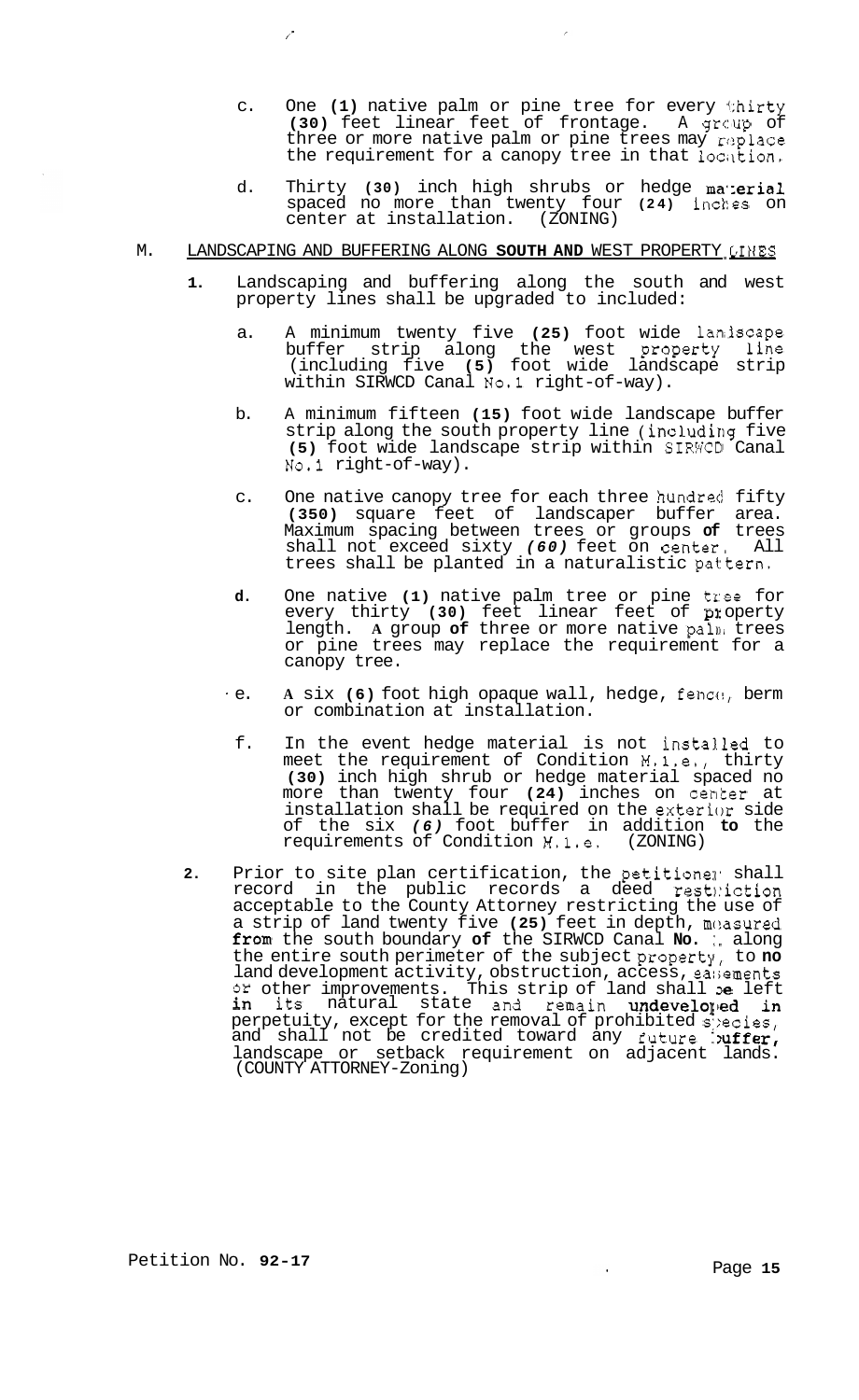#### N. LANDSCAPE WITHIN MEDIAN

 $\sim 100$ 

 $\sim$   $\sim$ 

**1.** Prior to site plan certification, the petitioner shall apply to the Palm Beach County Engineering and Public Works Department for a permit to landscape all adjacent median(s) of all abutting rights-of-way. When permitted by Palm Beach County Department of Engineering and Public Works, landscaping shall consist of a minimum of cne **(1)**  fourteen **(14)** foot tall native tree for each thirty **(30)**  linear feet of the adjacent median to be planted and appropriate ground cover. Trees may be planted singly or in clusters. All landscaping and maintenance shall be subject to the standards as set forth by the Palm Beach County Engineering and Public Works Department. Al:. land-<br>scape material shall be selected from the following list:

# Trees: Groundcover:

Laurel Oak Live Oak Slash Pine Sabal Palmetto Wedilia Bahia Grass

Alternative species may be allowed subject to approval by the County Engineer. All plant material shall be installed and selected according to xeriscape principles and shall conform with the following:

- a) All plants shall be container grown or field collected and transplanted from the project site.
- b) All plantings shall be done in accordance with detailed planting plans and specifications to be submitted and approved by the County Blgineer . concurrent with Site Plan certification.

All required median landscaping, including wattering, shall be the perpetual maintenance obligation of the petitioner and its successors, legal heirs or assignees, or duly established Property Owner's Association and/or Homeowner's Association, and shall be installed on or before issuance of the first Certificate **of** Occupmcy or filing of the first plat, whichever occurs first. Declaration **of** Covenants and Restriction Documents shall be established or amended as required, prior to relaiving the first building permit or filing of the firs': plat, whichever occurs first, to reflect this obligation. Maintenance shall be in accordance with the issued permits. (ENGINEERING/BUILDING)

#### *0.* LIGHTING

- **1.** All outdoor lighting used to illuminate the premises and identification signs shall be of low intensity, snielded and directed down and away from adjacent properties and streets, shining only on the subject site. (CODE ENF)
- **2.** All outdoor lighting fixtures shall not exceed twenty **(20)** feet in height, measured from finished grade. (BUILDING-Zoning)
- **3.** All outdoor lighting shall be extinguished no later than **11:30** p.m. Security lighting only is excluded from this requirement. (CODE ENFORCEMENT)

 $\mathcal{O}(\mathcal{A})$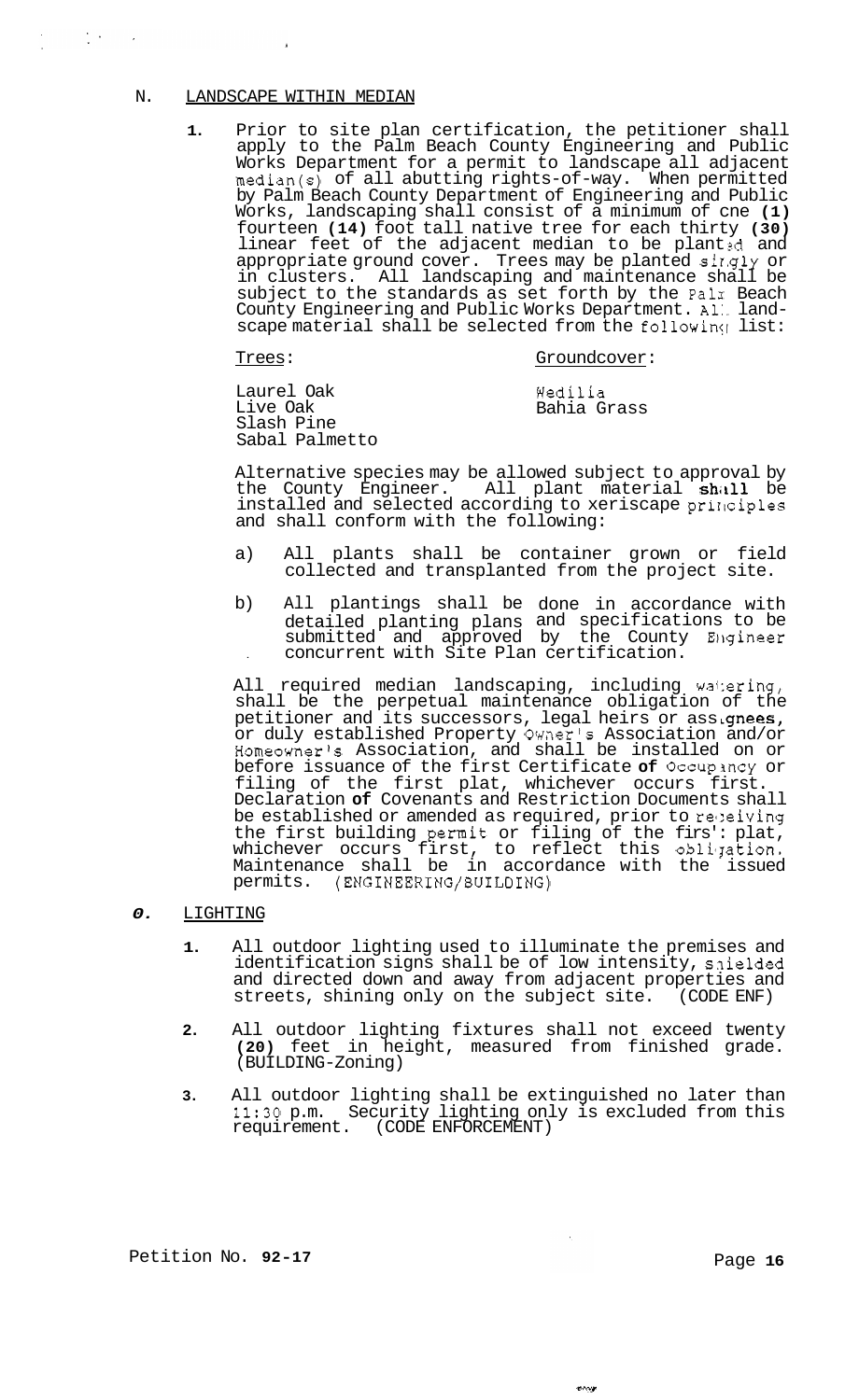## P. PARKING

- **1.** A maximum of **724** parking spaces shall be permitted on site. (ZONING) (ZONING)
- **2.** Prior to site plan certification of the first phas<sup>3</sup>, the petitioner shall apply for a grass parking special permit to allow up to the maximum number of grass parking spaces allowed on site. In the event a special permit is not or cannot be granted, the petitioner shall apply for **a**  variance to the Board of Adjustment to allow grass parking on site. (ZONING)
- **3.** All uses shall utilize shared parking and circulation arrangements. Shared parking and cross access agreements which are acceptable to the County Attorney shall be incorporated into the required Unity of Control (Condition **S.l.).** (COUNTY ATTORNEY-Zoning)
- **4.** Only the minimum number of required parking spaces shall .be provided for each phase of development. **(ZONING)**

#### **Q. RECYCLE SOLID WASTE**

**1.** All property owners and lessee's shall participate in recycling programs when available in the area. Material to be recycled shall include, but not be limited to, paper, plastic, metal and glass products. Prior i:o site plan certification of the first phase, the site plan shall be amended to indicate recyclable material collection areas adjacent to each dumpster locatioll. **(SWA)** 

#### **R.** SIGNS

- **1.** Point of purchase signs fronting **on** Indiantown Roali shall be limited as follows:
	- a. Maximum sign height, measured from finished grade ten **(10)** feet.
	- b. Maximum total sign face area per side **100** square Maximu<br>feet
	- c. Maximum number of signs two (2) . (BUILDING-Zoning)
- **2.** Point **of** purchase signs fronting on Jupiter Far:as Road shall be limited as follows:
	- a. Maximum sign height, measured from finished grade eight **(8)** feet.
	- b. Maximum total sign face area per side *80* square feet .
	- c. Maximum number of signs one **(1).**
	- d. Style " monument style only. (BUILDING-Zoning)
- **3.** Out parcels signs may be permitted on site consistent with the requirements of the Sign Code (Ordinance **90-9,**  as amended). (BUILDING-Zoning)
- **4. No** community information sign, point of purchase sign, freestanding sign or project identification sign over forty-eight **(48)** inches in height shall be permjtted on the northeast corner of the site. (BUILDING-Zoring)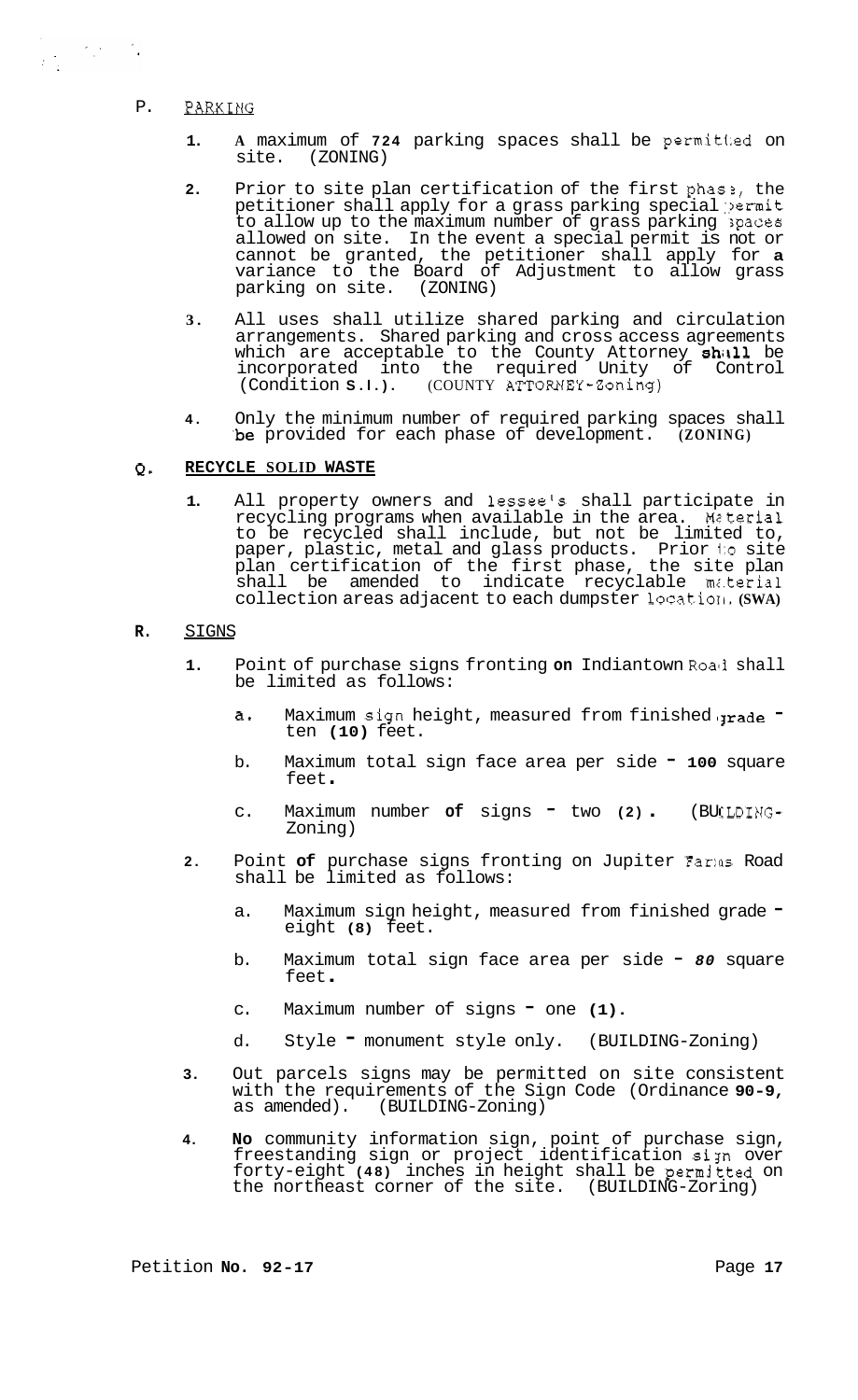- **5.** Prior to site plan certification of the first phase, the petitioner shall submit a Master Sign Program for all typical point of purchase, monument, wall and directional signs which specifies sign dimensions, unified  $\circ$ olor, unified graphics and conformance to all sign related conditions of approval. (ZONING) conditions of approval.
- *S.* UNITY **OF** CONTROL

 $\mathcal{E}$ 

 $\mathcal{O}_{\mathcal{A}}$  ,  $\mathcal{A}$ 

- **1.** Prior to site plan certification of the first phas **2,** the petitioner shall record a copy of a Unity of Cont::ol in the public record indicating that all out-pa::cels, structures and uses within the PGCD and POBP are part of a single unified planned development, regardless of ownership. This unity shall not be removed, al':ered, changed or amended without written approval frcm the County and shall be in a form acceptable to the County Attorney. (COUNTY ATTORNEY)
- T. USE LIMITATIONS
	- **1.** Total net leasable floor area shall be limited to a maximum **of 95%** of the total gross floor area. (ZOIJING)
	- **2. No** business activities shall be allowed on site prior to **6:OO** a.m. nor later than **11:OO** p.m. (ZONING)
	- **3.** No outdoor loudspeaker system audible off site shill be permitted. (ZONING)
	- **4.** Space for a minimum **1,500** square foot contract post office shall be reserved on site until such time that the Board of County Commissioners relieve the petitioner of this requirement. (PLANNING-Zoning)
	- 5. Land area for a future minimum *5,000* square foot community center shall be reserved on site. (PLAN: ING)
	- **6.** Space for a minimum *5,000* square foot place of worship or similar institutional use acceptable to the P1,inning Division shall be reserved on site until such tim: that the Board of County Commissioners relieve the petitioner<br>of this requirement. (PLANNING-Zoning) of this requirement.
	- 7. Use prohibited on site include, but are not limited to, the following:
		- a. No single user over **50,000** square feet in gross floor area;
		- b. Large scale discount store;
		- c. Wholesale club;<br>d. Movie theater;
		- Movie theater; and
		- e. All uses which due to size and marke: are determined by the Zoning Director and the Zounty Engineer to attract customers from outside the market area. (BUILDING/ZONING)
	- 8. No outdoor storage of refuse, garbage or waste material shall be permitted in the rear of any facility. (CODE ENF)
	- **9.** The special exception use of each out parcel shall remain as shown on Exhibit 42, Sheet 3, of the Zoning Division files (Zoning Petition **92-17)** or any permitted use allowed by the Zoning Code. (ZONING)

 $\mathcal{L}_{\mathcal{C}}$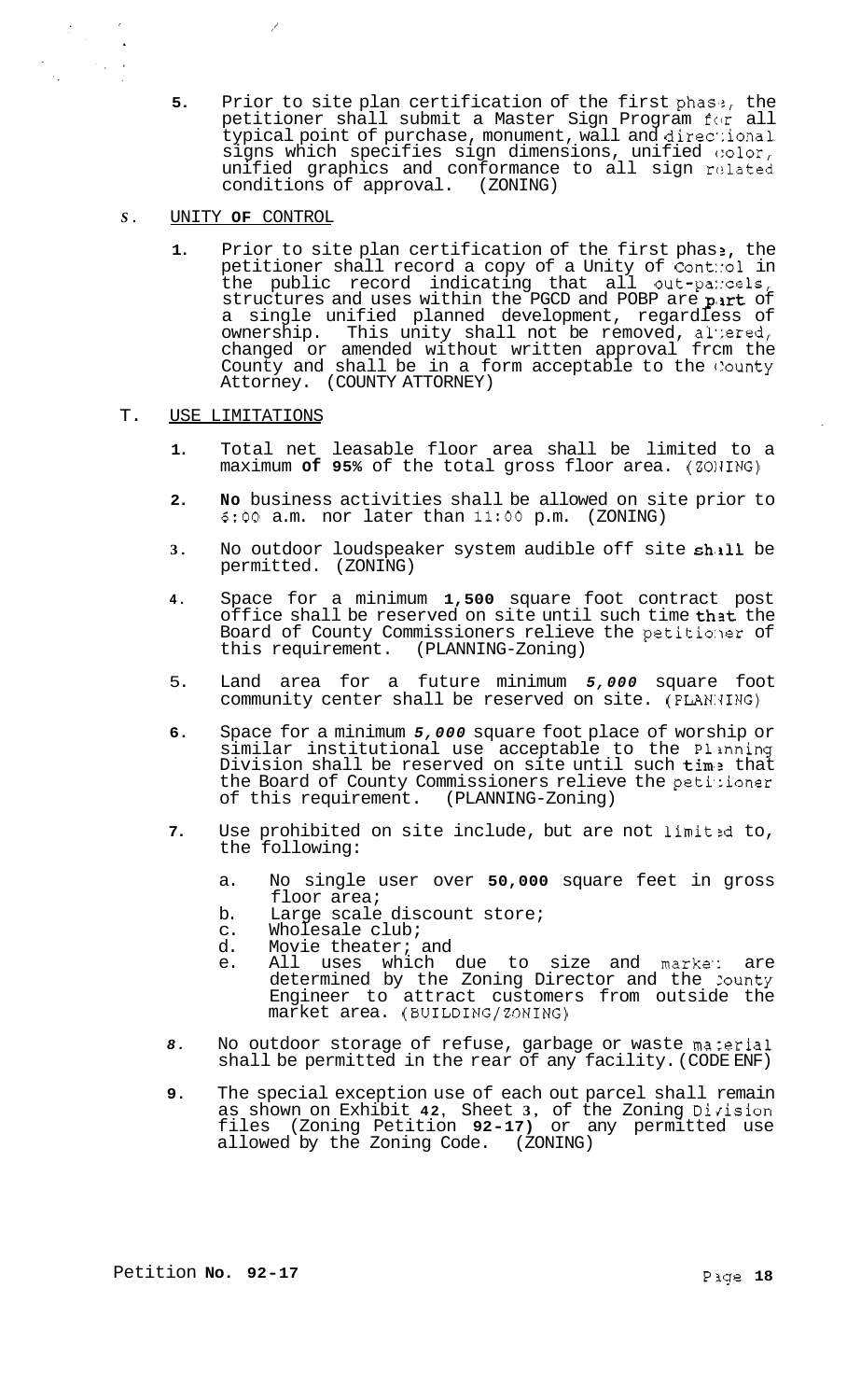10. Prior to the issuance of a building permit for any portion of Phase 2 of the development, the petitioner shall apply for a variance from the Board of Adjustment to allow a water and wastewater treatment facility cn the site. A variance to allow a water and wastewater treatment facility on the site must be obtained **by** the petitioner or the petitioner may utilize the provisions of the Unified Land Development Code (ULDC) in the event the ULDC is amended to allow water and wastewater treatment facilities in the Rural Service Area and/or on the subject property, prior to the issuance of a building permit for any portion of Phase **2** of the develoyment. (ZONING/BUILDING)

#### U. VEGETATION PRESERVATION

 $\label{eq:2.1} \frac{1}{2} \sum_{i=1}^n \frac{1}{2} \sum_{i=1}^n \frac{1}{2} \sum_{i=1}^n \frac{1}{2} \sum_{i=1}^n \frac{1}{2} \sum_{i=1}^n \frac{1}{2} \sum_{i=1}^n \frac{1}{2} \sum_{i=1}^n \frac{1}{2} \sum_{i=1}^n \frac{1}{2} \sum_{i=1}^n \frac{1}{2} \sum_{i=1}^n \frac{1}{2} \sum_{i=1}^n \frac{1}{2} \sum_{i=1}^n \frac{1}{2} \sum_{i=1}^n \frac{$  $\mathcal{A}^{\mathcal{C}}$ 

- **1.** Terminal islands, divider medians, and landscape is lands shall incorporate existing native vegetation to the extent determined by the Zoning Division. Adjustments to the size and location of terminal islands, divider medians and landscape islands may occur as the result of acceptance of a phased Vegetation Preservation/Relocation Plan by the Zoning Division. Prior to site plan certification of the first phase the petitioner shall submit a Vegetation Preservation/Relocation Plan to the Zoning Division that includes:
	- a. Topological and finish elevations.
	- b. Tree name/symbol, size and tag number.
	- c. Tree-well construction, size and drainage criteria.
	- d. At a minimum, this plan shall:
		- **1)** Preserve or relocate all oaks trees. The removal of an oak tree shall only be permitted upon demonstration to the Zoning Directo: that preservation or relocation is not feasible.
		- 2) Preserve or relocate all slash pine tree: *i* that can be moved with a tree spade.
		- **3)** Indicate the preservation/relocation proposed for each phase of development. (ZONING
- 2. Native vegetation not located within preservation or relocation areas and deemed relocatable, by the loning Division and the Department of Environmental Resources Management, shall be relocated to perimeter buffers, landscape islands, preservation areas or other open space areas on site. (ERM/ZONING)

# **V.** VEGETATION REMOVAL

- **1.** Prior to issuance of a Vegetation Preservaticn and Protection Permit, the petitioner shall complete the following:
	- a. All trees to be relocated, preserved, or removed shall be identified in the field, tagged and numbered according to a tree survey performed by a licensed surveyor.
	- **b.** Trees to be preserved shall receive appropriate protection during site development. **No** clearing shall commence until all protection devices are installed by the petitioner, and inspected and approved by the Zoning Division.